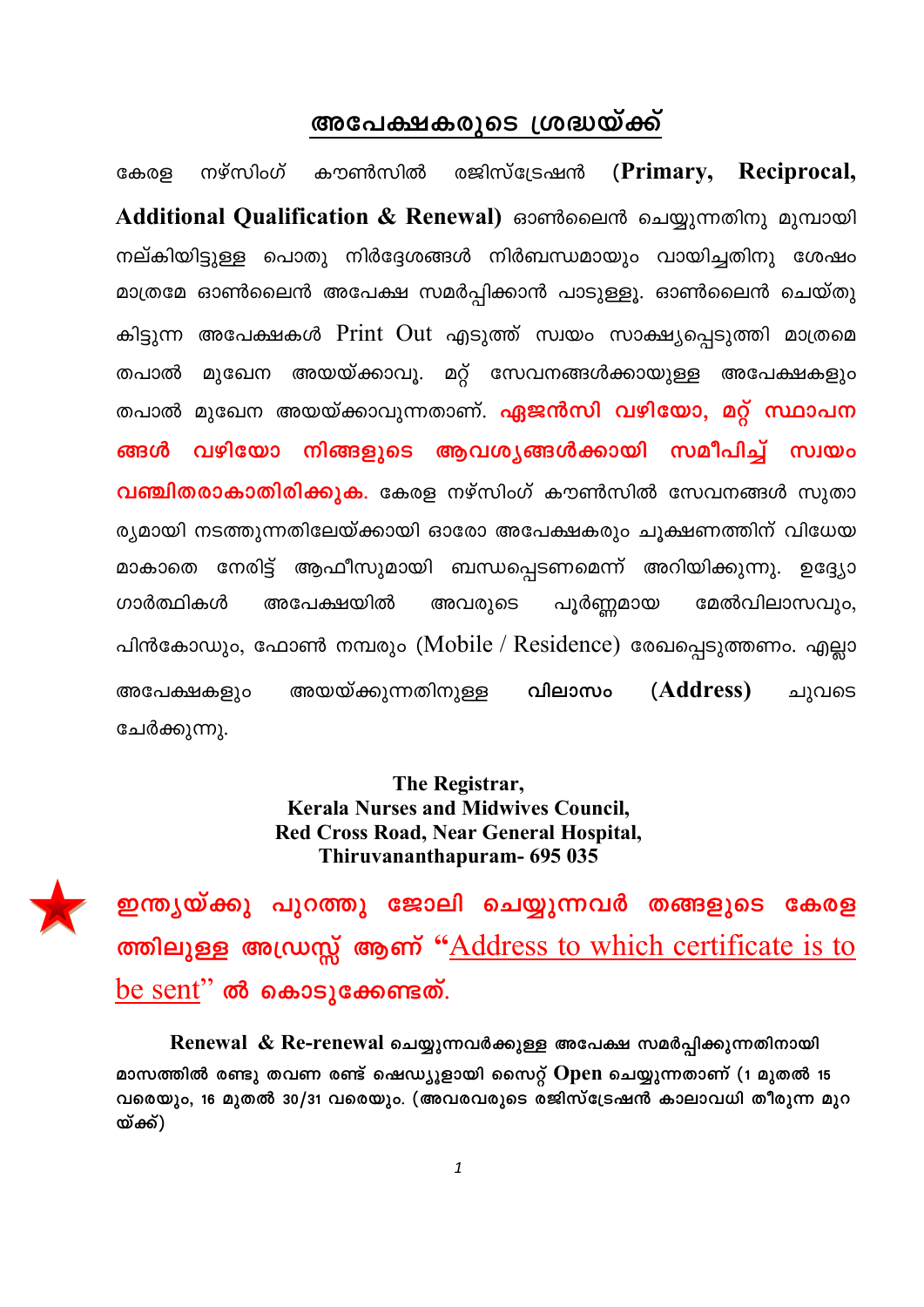#### <u>കേരള നഴ്സസ്സ് ആന്റ് മിഡ്വൈവ്സ് കൗൺസിൽ</u>  $\mathbf{I}$ . ഓൺലൈൻ രജിസ്ട്രേഷനുള്ള

### പൊതുനിർദ്ദേശങ്ങൾ

- ❖ കേരളത്തിൽ പഠിച്ചവർ Primary Registration എന്ന ലിങ്ക് വഴിയും,
- ❖ കേരളത്തിന് പുറത്ത് പഠിച്ചവർ Reciprocal Registration എന്ന ലിങ്ക് വഴിയും,
- † Basic Registration Certificate (GNM/BSc Nursing, ANM) வுறைக்கூ ണ്ടവർ Renewal of KNMC Registration Certificate എന്ന ലിങ്ക് വഴിയും രജിസ്ട്രേഷനു വേണ്ടി ഓൺലൈനായി അപേക്ഷ സമർപ്പിക്കണം.
- $\frac{1}{2}$ എം.എസ്.സി നേഴ്സിംഗ്, പോസ്റ്റ് ബേസിക് ബി.എസ്.സി നേഴ്സിംഗ് രജിസ്റ്റർ ചെയ്യേ ണ്ടവർ Additional Qualification എന്ന ലിങ്ക് വഴി രജിസ്റ്റർ ചെയ്യണം.

 $\frac{1}{2}$ കൗൺസിലിൽ നിന്നും Additional Qualification Certificate (Post Bsc Nursing/Post Basic Diploma/MSc. Nursing/MPhil Nursing/PhD Nursing) elegeo യവർ validity തീരുന്ന മുറയ്ക്ക് Basic Registration പുതുക്കുന്നതോടൊപ്പം Additional Qualification Certificate പുതുക്കേണ്ടതില്ല.

 $\bm{\ddot{\cdot}}$  അപേക്ഷകർ അതാത് രജിസ്ട്രേഷന്റെ നിർദ്ദേശങ്ങൾ ശ്രദ്ധയോടെ വായിക്കേണ്ടതാണ്.

❖ അപേക്ഷകർ വെബ്സൈറ്റിന്റെ ഹോംസ്ക്രീനിൽ നൽകിയിട്ടുള്ള കോഴ്സുകളിൽ ഏതിനാണോ രജിസ്റ്റർ ചെയ്യേണ്ടത് അതിൽ ക്ലിക് ചെയ്യണം.

- $\bm{\hat{v}}$  ആദ്യമായി രജിസ്റ്റർ ചെയ്യുമ്പോൾ 'New Registration' എന്ന ലിങ്കിൽ ക്ലിക്ക് ചെയ്യണം. അപ്പോൾ ഓൺലൈൻ അപേക്ഷാഫോറത്തിലേക്ക് അപേക്ഷകൻ നയിക്കപ്പെടും.
- $\clubsuit$  അപേക്ഷാഫോറം കൃത്യമായ വിവരങ്ങൾ നൽകി പൂരിപ്പിക്കുക. നക്ഷത്രചിഹ്നം (\*) രേഖപ്പെടുത്തിയ വിവരങ്ങൾ നിർബന്ധമായും പൂരിപ്പിച്ചിരിക്കണം. **ഉദ്യോഗാർത്ഥികൾ ശരി** യായ മേൽവിലാസം പിൻകോഡു സഹിതം രേഖപ്പെടുത്തണം.
- $\bm{\dot{\ast}}$  നിങ്ങളുടെ ഓൺലൈൻ അപേക്ഷ സമർപ്പിക്കാനായി 'submit' എന്ന ബട്ടണിൽ ക്ലിക്ക് ചെയ്യണം.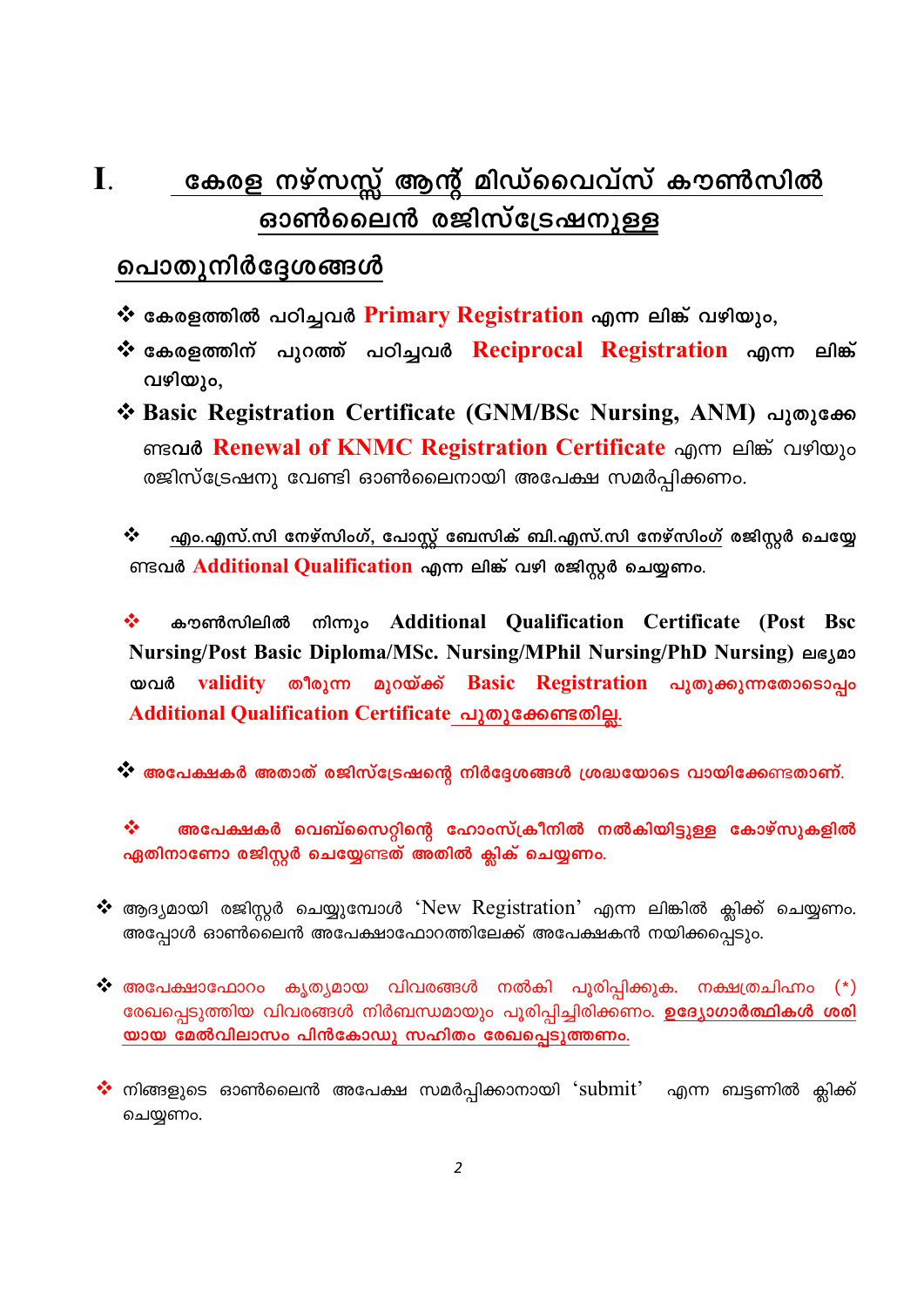- $\clubsuit$  Submit ചെയ്യുമ്പോൾ Application Number താങ്കൾ സമർപ്പിച്ച ഇ-മെയിൽ ഐഡിയി ലേക്കും വരുന്നതായിരിക്കും. ഈ Application Number & Date of Birth ഉപയോഗിച്ച് നിങ്ങൾക്ക് പിന്നീട് അപേക്ഷ  $Re$ -open ചെയ്യാവുന്നതാണ്.
- $\mathbf{\hat{P}}$  Submit ചെയ്യുന്ന സമയത്ത് Network ന് എന്തെങ്കിലും പ്രശ്നം / തടസ്സം ഉണ്ടായാൽ Application Number e.mail - ലിൽ വന്നിട്ടുണ്ടോ എന്ന് പരിശോധിക്കാവുന്നതാണ്. Application Number  $\alpha$ malgions and  $\alpha$  moral and Application Number & Date of Birth ഉപയോഗിച്ച് re-open ചെയ്യാവുന്നതാണ്. (ഉദാ: Date of Birth 1990 ജൂൺ 6 ആണെ ങ്കിൽ 06/06/1990 എന്ന് ടൈപ്പ് ചെയ്യണം)
- ◆ നിങ്ങളുടെ e-mail id യിൽ Application Number വന്നിട്ടില്ലെങ്കിൽ New Registration എന്ന ലിങ്കിൽ കൂടി വീണ്ടും Application form fill ചെയ്യുക. <u>പുതിയ e-mail id</u> ഉപയോ ഗിക്കേണ്ടതാണ്.
- $\clubsuit$  ജി.എൻ.എം. കോഴ്സ് കേരളത്തിൽ പഠിച്ചവർക്ക് കിട്ടുന്ന Application Numer GNM/REG/ I ........ അടിവരയിട്ട അക്ഷരം - 'I'- English Alphabet 'ഐ' ആണ്.
- $\cdot$  ബി.എസ്.സി. നേഴ്സിംഗ് കേരളത്തിൽ പഠിച്ചവർക്ക് കിട്ടുന്ന Application Numer BSC /REG/ I ........ അടിവരയിട്ട അക്ഷരം - 'I'- English Alphabet 'ഐ' ആണ്.
- $\clubsuit$  ജി.എൻ.എം. കോഴ്സ് കേരളത്തിനു പുറത്ത് പഠിച്ചവർക്ക് കിട്ടുന്ന Application Numer GNM/REG/ 0 ........ അടിവരയിട്ട അക്ഷരം - 'O'- English Alphabet ' ഒ' ആണ്.
- $\boldsymbol{\hat{\cdot}}$  ബി.എസ്.സി നേഴ്സിംഗ് കേരളത്തിനു പുറത്ത് പഠിച്ചവർക്ക് കിട്ടുന്ന Application Numer  $BSC/REG/\Omega$  ........ അടിവരയിട്ട അക്ഷരം - 'O'- English Alphabet 's' ആണ്.
- $\clubsuit$  വിജയകരമായി കഴിയുമ്പോൾ അപേക്ഷ സമർപ്പിച്ചു അപേക്ഷകൻ പണമൊടുക്കുന്നതിനുളള പേജിലേക്ക് (Payment Page) നയിക്കപ്പെടും.
- അപേക്ഷകന് 'View Application' വഴി പുരിപ്പിച്ച അപേക്ഷ കാണുവാനും തിരു ത്തുവാനും സാധിക്കും. പണം അടക്കുന്നതിന് മുമ്പു മാത്രമേ അപേക്ഷയിൽ തിരുത്തലുകൾ വരുത്തുവാൻ സാധിക്കുകയുള്ളു എന്ന കാര്യം ശ്രദ്ധിക്കുക. അപേക്ഷകന് Online അയോ, Challan വഴിയോ പണമൊടുക്കാം. പണമൊടുക്കുന്ന രീതി ഇഷ്ടാനുസരണം തെരഞ്ഞടുത്ത ശേഷം 'Submit' എന്ന ബട്ടൺ ക്ലിക്ക് ചെയ്യുക.

### $\mathbf H$ . ഫീസൊട്ടുക്കൽ

 $\mathbf{\hat{P}}$  Primary Registration- കേരളത്തിൽ നിന്നും യോഗൃത നേടിയവർ ജി.എൻ.എം. 500/-രൂപ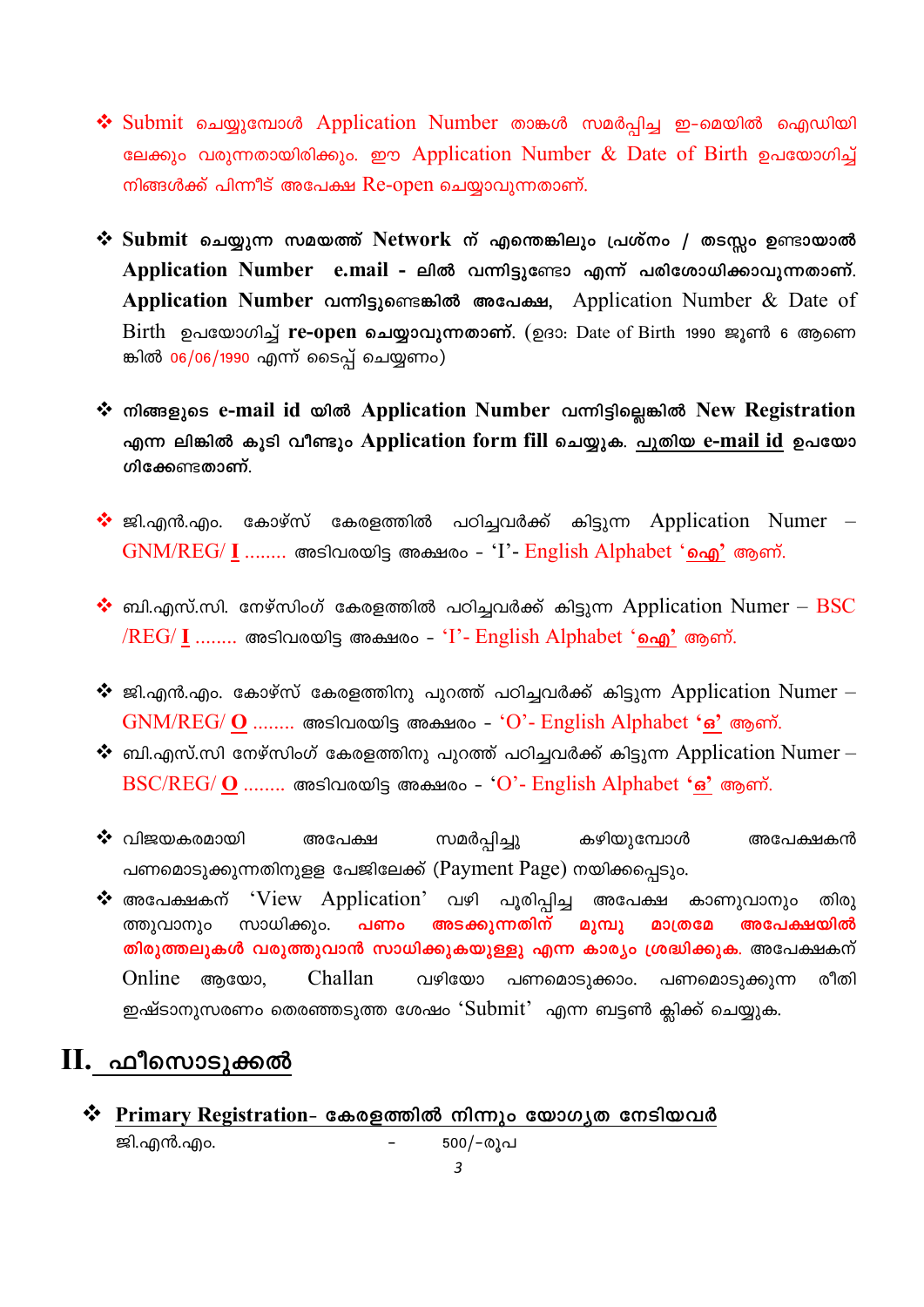| എ.എൻ.എ൦                   | 500/-രൂപ  |
|---------------------------|-----------|
| ബി.എസ്.സി നഴ്സിംഗ്        | 500/–രൂപ  |
| പോസ്റ്റ് ബേസിക് ബി.എസ്.സി | 1000/-രൂപ |
| എം.എസ്.സി നഴ്സിംഗ്        | 1000/-രൂപ |
| എം.ഫിൽ                    | 1000/-രൂപ |
| പി.എച്ച്.ഡി               | 1000/-രൂപ |

### ❖ Reciprocal Registration - കേരളത്തിനു പുറത്തു നിന്നും യോഗൃത നേടിയവർ

| ❖ Renewal of Registration |                | $200$ /- രൂപ ( എല്ലാ അപേക്ഷകർക്കും) |
|---------------------------|----------------|-------------------------------------|
| പി.എച്ച്.ഡി               |                | 1500/- രൂപ                          |
| എം.ഫിൽ                    |                | 1500/- രൂപ                          |
| എം.എസ്.സി നഴ്സിംഗ്        |                | 1500/- രൂപ                          |
| പോസ്റ്റ് ബേസിക് ബി.എസ്.സി | $\overline{a}$ | 1500/- രൂപ                          |
| ബി.എസ്.സി നഴ്സിംഗ്        |                | 1000/- രൂപ                          |
| എ.എൻ.എo                   |                | 1000/- രൂപ                          |
| ജി.എൻ.എം.                 |                | 1000/- രൂപ                          |

### III. പണം ഒടുക്കുന്നതിനുള്ള നിർദ്ദേശങ്ങൾ

- ❖ പണമൊടുക്കുന്ന ഓൺലൈൻ രീതിയ്ക്ക് അപേക്ഷകന് അവരുടെ ക്രെഡിറ്റ്/ഡെബിറ്റ് കാർഡ് അല്ലെങ്കിൽ നെറ്റ്ബാങ്കിംഗ് വഴി പണമൊടുക്കിക്കഴിഞ്ഞാൽ പണമൊടുക്കാം. www.knmc.org ലേക്ക് അപേക്ഷകൻ സ്വയമേവ നയിക്കപ്പെടും. അവിടെ പണമൊടുക്കിയതിന്റെ സ്ഥിതിയും മറ്റു വിവരങ്ങളും കാണാവുന്നതാണ്.
- ❖ പണമൊടുക്കുന്നത് Challan വഴി ആണെങ്കിൽ Challan ന്റെ ഒരു Printout (Online Registration Certificate எஜ் Application மேலைவு உத்தல்) എടുത്ത് State Bank of India യുടെ ഏതെങ്കിലും ശാഖയിൽ പണമടയ്ക്കുക.
- $\div$  Challan ന്റെ Print out എടുത്ത് Bank formalities പൂർത്തിയാക്കേണ്ടതിനാൽ അടുത്ത ദിവസം മാത്രമേ പണമടയ്ക്കാൻ സാധിക്കുകയുള്ളൂ.
- <u>് പണമൊടുക്കി 24 മണിക്കൂർ കഴിഞ്ഞതിനു ശേഷം മാത്രമേ</u> പണമൊടുക്കിയതിന്റെ വിവരങ്ങൾ www.knmc.org എന്ന സൈറ്റിൽ അബ്ഡേറ്റ് ചെയ്യപ്പെടുകയുള്ളൂ.
- $\clubsuit$  വിജയകരമായി പണമൊടുക്കി കഴിഞ്ഞാൽ അപേക്ഷകന് Print Application വഴി അപേക്ഷയുടെ Printout എടുക്കാവുന്നതാണ്.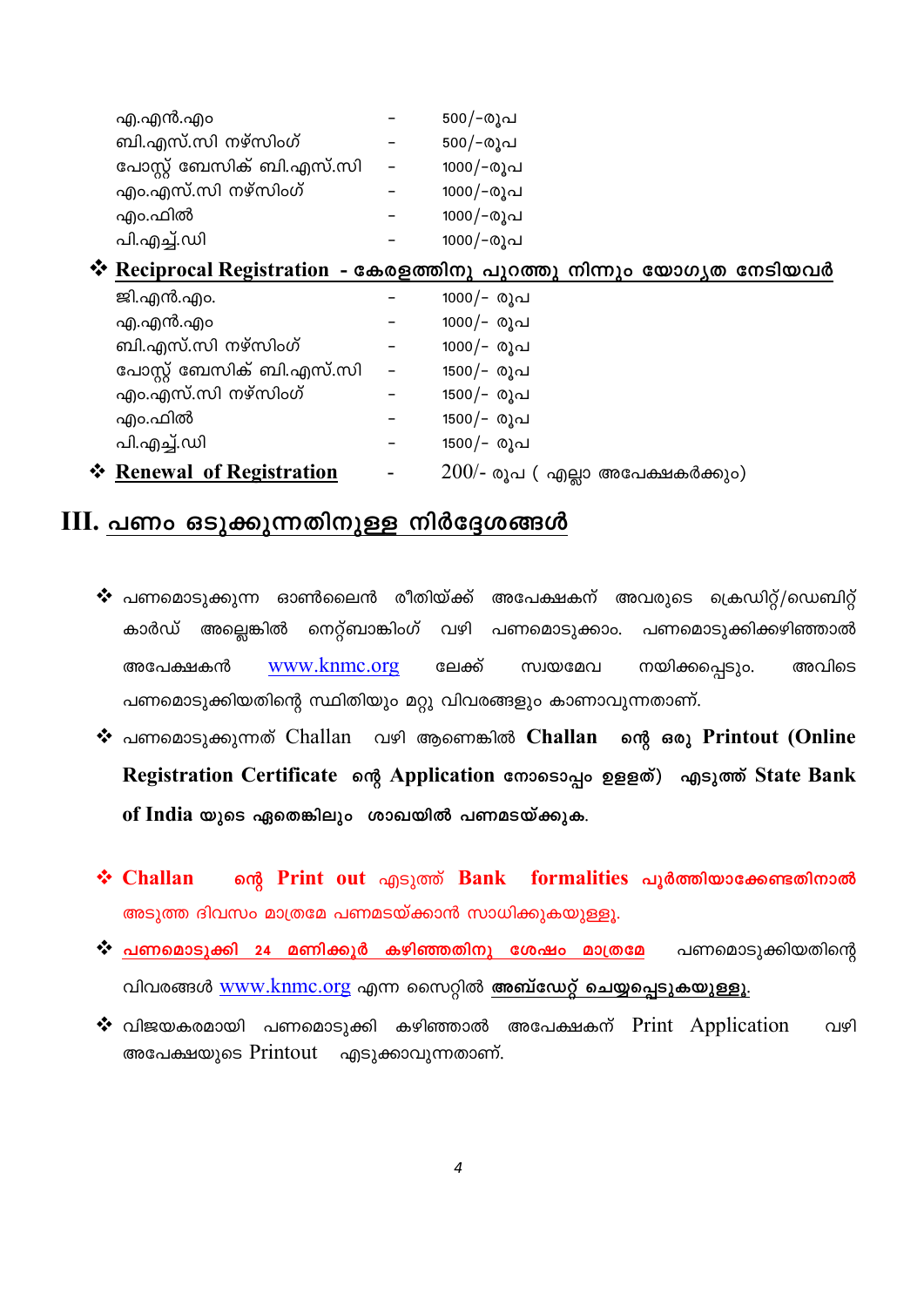❖ നിർദ്ദേശങ്ങൾ പാലിക്കാതെ തെറ്റായി സമർപ്പിക്കുന്ന അപേക്ഷയോടൊപ്പം ഒടു ക്കുന്ന ഫീസുകൾ 28/01/2016 മുതൽ യാതൊരു കാരണവശാലും തിരിച്ചു നൽകുന്നതല്ല.

 $\boldsymbol{\dot{\cdot}}$  അപേക്ഷകർ രജിസ്ട്രേഷൻ സർട്ടിഫിക്കറ്റുകൾ ലഭിക്കുന്നതിനായി അപേക്ഷയുടെ Printout, ബന്ധപ്പെട്ട രേഖകൾ സഹിതം Council ലേക്ക് അയച്ചു തരേണ്ടതാണ്.

- ❖ Additional Qualification (Post Bsc Nursing, Post Diploma, MSc Nursing, M.Phil Nursing & PhD Nursing) Registration ന് വേണ്ടി അപേക്ഷ സമർപ്പിക്കുന്നവർ കേരള നഴ്സിംഗ് കൗൺസിലിൽ **Basic Registration** Certificate നിന്നും ലഭിച്ച (ജി.എൻ.എം/ബി.എസ്.സി. നഴ്സിംഗ്) കാലാവധി തീരുന്ന മുറയ്ക്ക് പുതുക്കിയതിന്റെ ശരിപകർപ്പും അപേക്ഷയോടൊപ്പം സമർപ്പിക്കണം.
- നഴ്സസ്  $\clubsuit$  canoso മിഡ്വൈഫ്സ് കൗൺസിലിൽ അന് ലഭിക്കുന്ന അപേക്ഷയിൽ വരുന്ന എല്ലാ പോരായ്മകളും തുടർന്നുള്ള അറിയിപ്പുകളും നിങ്ങൾ നൽകിയിട്ടുള്ള മെയിൽ ഐഡി മൂഖേനയോ, മൊബൈൽ ഫോണിൽ എസ്.എം.എസ് മുഖേനയോ മാത്രമേ അറിയിക്കുകയുള്ളു.

❖ ആയ<u>തിനാൽ അപേക്ഷകർ അപേക്ഷയോടൊപ്പം സമർപ്പിക്കുന്ന മെയിൽ ഐ</u> ഡി ( $\boldsymbol{\mathrm{E}}$ mail  $\boldsymbol{\mathrm{ID}}$ ), മൊബൈൽ നമ്പർ എന്നിവ ശരിയായ രീതിയിൽ രേഖപ്പെടു *ത്തണം.* 

# $IV.$  കേരളത്തിൽ നിന്ന് യോഗൃത നേടിയവർ – പ്രാഥമിക രജിസ്ട്രേഷൻ (Primary Registration)

കേരളത്തിനകത്ത് പഠിച്ച അപേക്ഷകരുടെ Primary Registration Certificate/Additional Registration Certificate അതാത് നേഴ്സിംഗ് സ്കൂൾ / കോളേജ് പ്രിൻസിപ്പൽമാർക്ക് അയച്ചു കൊടുക്കുന്നതാണ്. ഉദ്യോ ഗാർത്ഥികൾ നേഴ്സിംഗ് കോളേജ് / സ്കുളിൽ നിന്നും രജിസ്ട്രേഷൻ സർട്ടിഫിക്കറ്റ് കൈപ്പറ്റേണ്ടതാണ്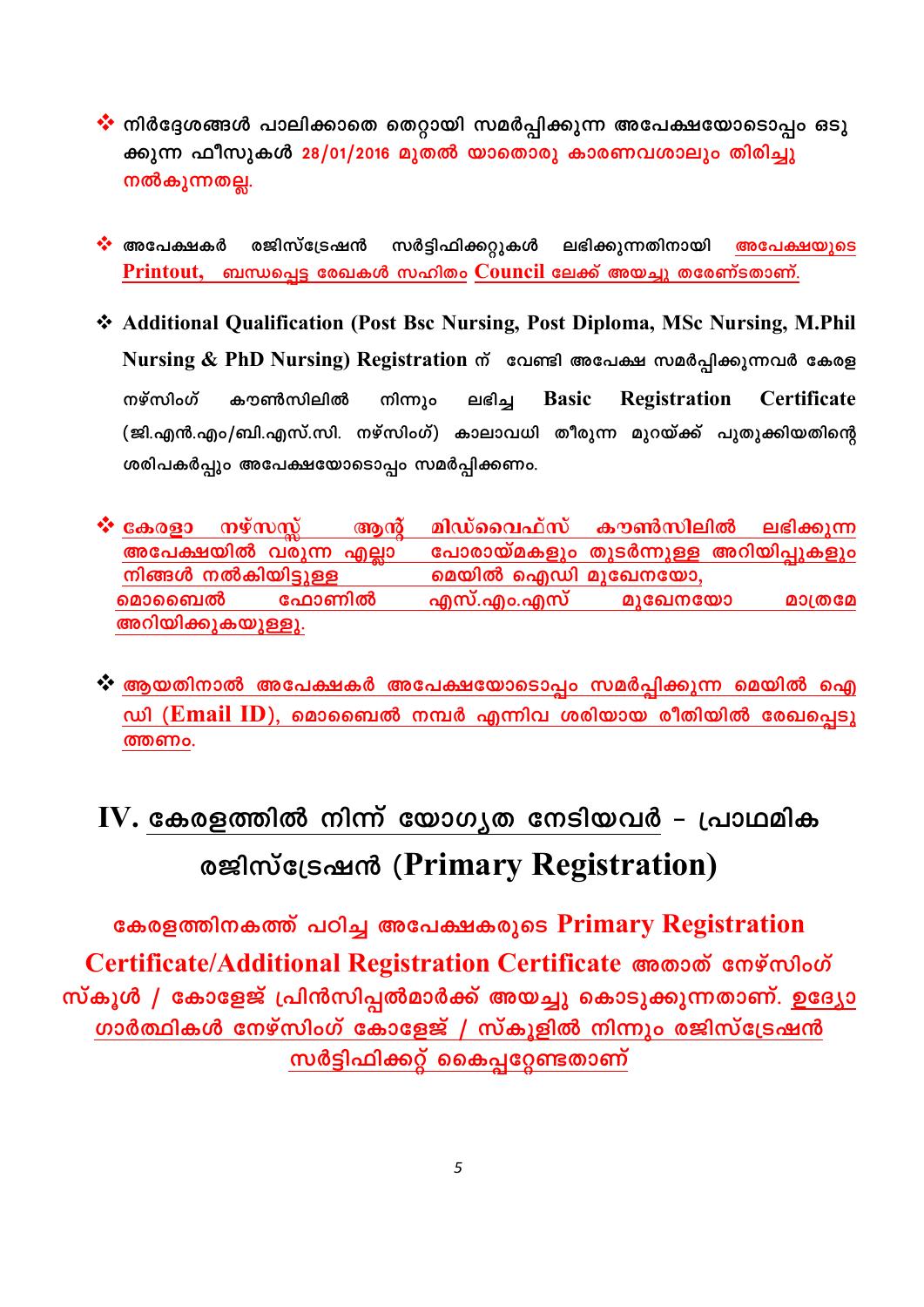പൊതു നിർദ്ദേശങ്ങളിൽ പറഞ്ഞിരിക്കുന്നത് പോലെ ഓൺ ലൈൻ രജിസ്ട്രേഷൻ ചെയ്തതിനു ശേഷം അപേ ക്ഷയുടെ പ്രിന്റ് ഔട്ട് എടുത്ത് അതിൽ പറയുന്ന രേഖകൾ സഹിതം ബന്ധപ്പെട്ട സ്ഥാപനത്തിലെ പ്രിൻസിപ്പാൾ മുഖാ ന്തിരം തപാൽ മുഖേന കൗൺസിലിലേക്ക് അയക്കേണ്ടതാ ണ്.

### $IV(1)$   $GNM$  ഉദ്യോഗാർത്ഥികൾ (കേരളത്തിൽ പഠിച്ചവർ)

- 1. അപേക്ഷയുടെ പ്രിന്റ് ഔട്ട്.
- 2. അപേക്ഷാ ഫാറത്തിനോടൊപ്പം ഉള്ള കോഴ്സ് ആന്റ് കോൺടാക്റ്റ് സർട്ടിഫിക്കറ്റ്. ഉദ്ദ്യോഗാർത്ഥി പഠിച്ച നഴ്സിംഗ് സ്കൂളിന്റെ പ്രിൻസി്പ്പാൾ ഒപ്പിട്ടത്്<mark>ക്കിജിനൽ</mark> (ഫോട്ടോ കോപ്പി സ്വീകരിക്കുന്നതല്ല.)
- 3. പണമൊടുക്കിയ ഒറിജിനൽ ചെല്ലാൻ / ഓൺലൈൻ പെയ്മെന്റ് സ്ലിപ്.
- എൽ. സി. / സി.ബി.എസ്.ഇ/ ഐ.സി.എസ്.ഇ തത്തുല്യമായ 4. എസ്. എസ്. സർട്ടിഫിക്കറ്റിന്റെ ഫോട്ടോകോപ്പിയിൽ ഉദ്ദ്യോഗാർത്ഥി പേര് എഴുതി ഒപ്പിട്ടത്.
- 5. പ്ലസ്ടു / പ്രീ ഡിഗ്രി തുല്യമായ സർട്ടിഫിക്കറ്റിന്റെ ഫോട്ടോകോപ്പിയിൽ ഉദ്ദ്യോഗാർത്ഥി

പേര് എഴുതി ഒപ്പിട്ടത്.

6. എല്ലാ വർഷത്തേയും ( ജി.എൻ.എം) മാർക്കുലിസ്റ്റുകളുടെ ഫോട്ടോകോപ്പിയിൽ ഉദ്ദ്യോ

ഗാർത്ഥികൾ പേര് എഴുതി ഒപ്പിട്ടത്.

## IV (2) ANM ഉദ്യോഗാർത്ഥികൾ (കേരളത്തിൽ പഠിച്ചത്)

- 1. അപേക്ഷയുടെ പ്രിന്റ് ഔട്ട്.
	- 2. അപേക്ഷാ ഫാറത്തിനോടൊപ്പം ഉള്ള കോഴ്സ് ആന്റ് കോൺടാക്റ്റ് സർട്ടിഫിക്കറ്റ്.

ഉദ്ദ്യോഗാർത്ഥി പഠിച്ച നഴ്സിംഗ് സ്കൂളിന്റെ പ്രിൻസിപ്പാൾ ഒപ്പിട്ടത<u>് <mark>ഒറിജിനൽ</mark> (</u>ഫോട്ടോ കോപ്പി സ്വീകരിക്കുന്നതല്ല.)

- 3. പണമൊടുക്കിയ ഒറിജിനൽ ചെല്ലാൻ / ഓൺലൈൻ പെയ്മെന്റ് സ്ലിപ്.
- എസ്. എൽ. സി. / സി.ബി.എസ്.ഇ/ ഐ.സി.എസ്.ഇ തത്തുല്യമായ 4.എസ്. സർട്ടിഫിക്കറ്റിന്റെ ഫോട്ടോകോപ്പിയിൽ ഉദ്ദ്യോഗാർത്ഥി പേര് എഴുതി ഒപ്പിട്ടത്.
- 5. പ്ലസ്ടു / പ്രീ ഡിഗ്രി തുല്യമായ സർട്ടിഫിക്കറ്റിന്റെ ഫോട്ടോകോപ്പിയിൽ ഉദ്ദ്യോഗാർത്ഥി പേര് എഴുതി ഒപ്പിട്ടത്.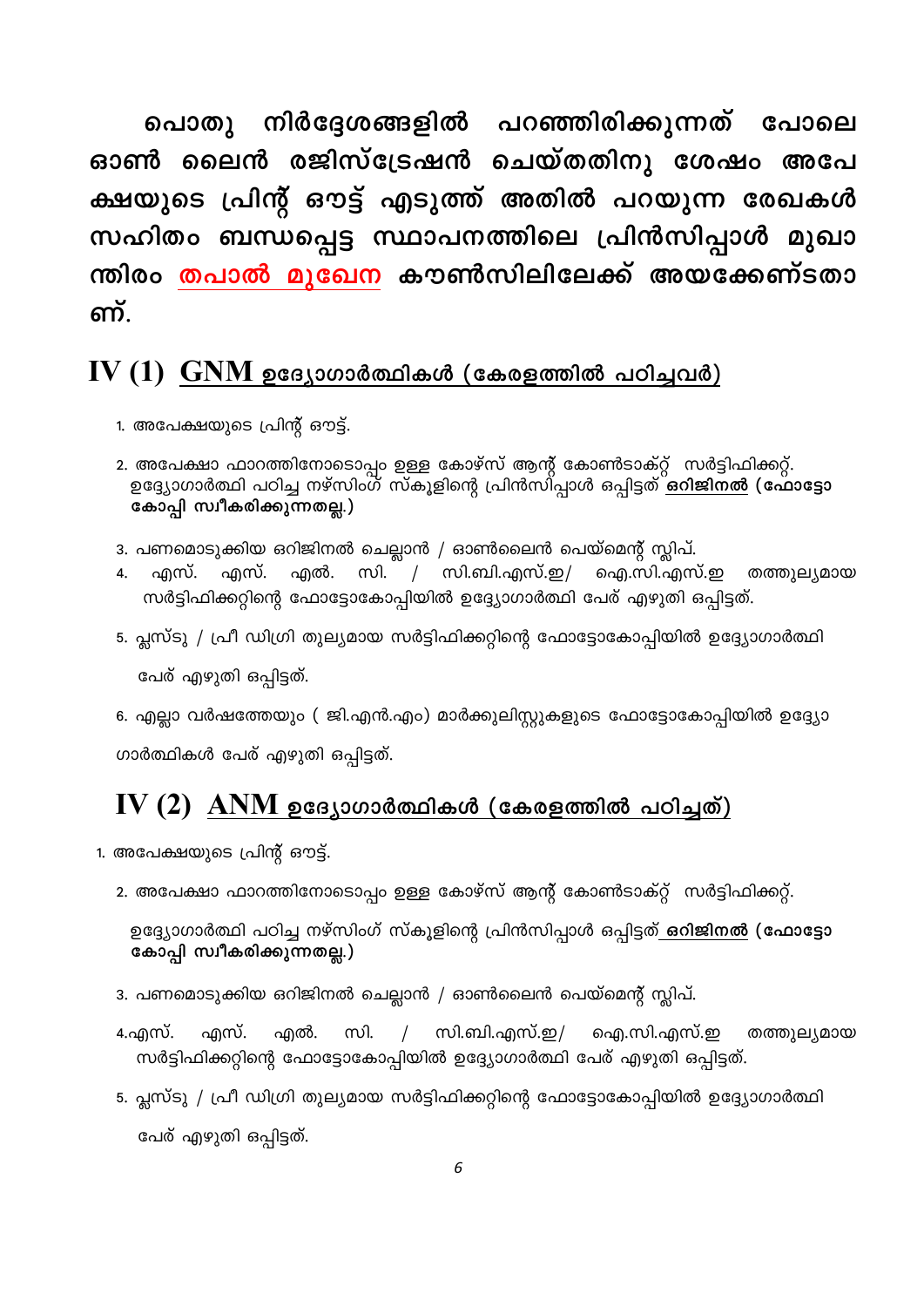### $IV(3)$   $B.Sc(N)$  ഉദ്യോഗാർത്ഥികൾ (കേരളത്തിൽ പഠിച്ചത്)

- 1. അപേക്ഷയുടെ പ്രിന്റ് ഔട്ട്.
- 2. അപേക്ഷാ ഫാറത്തിനോടൊപ്പം ഉള്ള കോഴ്സ് ആന്റ് കോൺടാക്റ്റ് സർട്ടിഫിക്കറ്റ്.

ഉദ്ദ്യോഗാർത്ഥി പഠിച്ച നഴ്സിംഗ് കോളേജിന്റെ പ്രിൻസിപ്പാൾ ഒപ്പിട്ടത് <mark>ഒറിജിനൽ (ഫോട്ടോ</mark> കോപ്പി സ്വീകരിക്കുന്നതല്ല.)

- 3. പണമൊടുക്കിയ ഒറിജിനൽ ചെല്ലാൻ / ഓൺലൈൻ പെയ്മെന്റ് സ്ലിപ്.
- സി.ബി.എസ്.ഇ/ 4.എസ്. എസ്. എൽ. സി.  $\sqrt{2}$ ഐ.സി.എസ്.ഇ തത്തുല്യമായ സർട്ടിഫിക്കറ്റിന്റെ ഫോട്ടോകോപ്പിയിൽ ഉദ്ദ്യോഗാർത്ഥി പേര് എഴുതി ഒപ്പിട്ടത്.
- 5. എല്ലാ വർഷത്തേയും ( ബി.എസ്.സി. നേഴ്സിംഗ്) മാർക്കുലിസ്റ്റുകളുടെ ഫോട്ടോകോപ്പി യിൽ ഉദ്ദ്യോഗാർത്ഥി പേര് എഴുതി ഒപ്പിട്ടത്.
- 6. പ്രൊവിഷണൽ ഡിഗ്രി സർട്ടിഫിക്കറ്റിന്റെ ഫോട്ടോകോപ്പിയിൽ ഉദ്ദ്യോഗാർത്ഥി പേര് എഴുതി ഒപ്പിട്ടത്.

# $\bf{V.}$  അഡീഷണൽ ക്വാളിഫിക്കേഷൻ –  $\bf{Primary}$ Registration

കേരളത്തിൽ പഠിച്ചവർ ഹോംപേജിലെ <mark>Primary</mark> Registration m അകത്തുള്ള Additional Qualification <u>എന്ന ലിങ്കിൽ ക്ലിക് ചെയ്ത് അവർ പഠിച്ച കോഴ്സ് സെലക്റ്റ്</u> ചെയ്യുക

കേരളാ നഴ്സിംഗ് കൗൺസിൽ അടിസ്ഥാന രജിസ്ട്രേഷൻ ഉള്ളവർ (GNM/B.Sc. Nursing) സർട്ടിഫിക്കറ്റിന്റെ കാലാവധി തീരുന്ന മുറയ്ക്ക് പുതുക്കി വാങ്ങേണ്ടതാണ്. എന്നാൽ മാത്രമെ അധിക യോഗ്യതാ രജിസ്ട്രേ ഷൻ അനുവദിക്കുകയുള്ളൂ.

കേരളത്തിനകത്ത് പഠിച്ച അപേക്ഷകരുടെ Additional Registration Certificate അതാത് നേഴ്സിംഗ് കോളേജ് പ്രിൻസിപ്പൽമാർക്ക് അയച്ചു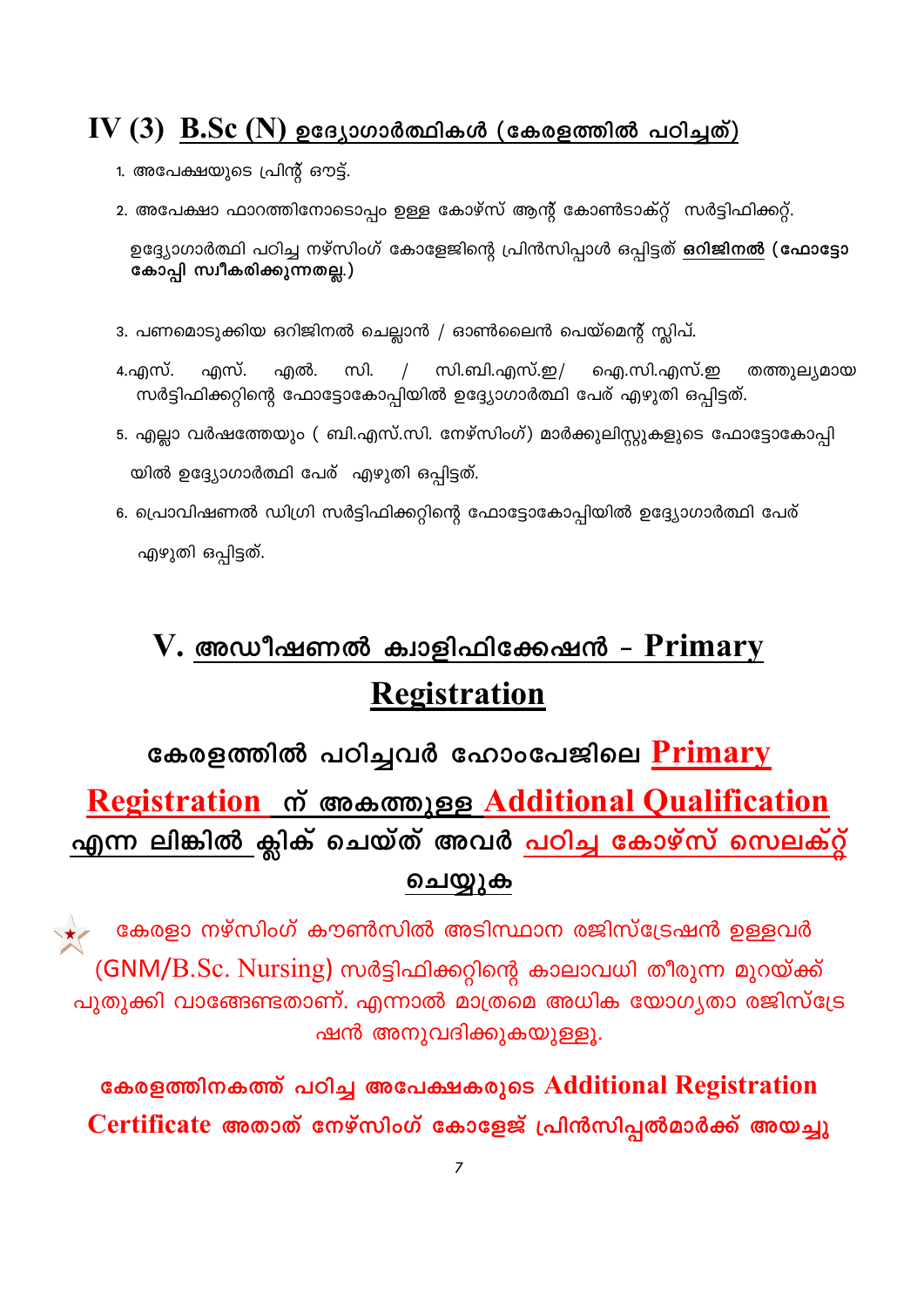കൊടുക്കുന്നതാണ്. ഉദ്യോഗാർത്ഥികൾ നേഴ്സിംഗ് കോളേജിൽ നിന്നും രജി സ്ട്രേഷൻ സർട്ടിഫിക്കറ്റ് കൈപ്പറ്റേണ്ടതാണ്

പൊതു നിർദ്ദേശങ്ങളിൽ പറഞ്ഞിരിക്കുന്നത് പോലെ ഓൺ ലൈൻ രജിസ്ട്രേഷൻ ചെയ്തതിനു ശേഷം അപേ ക്ഷയുടെ പ്രിന്റ് ഔട്ട് എടുത്ത് അതിൽ പറയുന്ന രേഖകൾ സഹിതം ബന്ധപ്പെട്ട സ്ഥാപനത്തിലെ പ്രിൻസിപ്പാൾ മുഖാ ന്തിരം തപാൽ മുഖേന കൗൺസിലിലേക്ക് അയക്കേണ്ടതാ ണ്.

# $V(1)$  പോസ്റ്റ് ബേസിക് ഡിപ്ലോമ (സ്പെഷ്യാലിറ്റി നഴ്സിംഗ്) ( $Post$ **Basic Diploma)**

- 1. അപേക്ഷയുടെ പ്രിന്റ് ഔട്ട്.
- 2. അപേക്ഷാ ഫാറത്തിനോടൊപ്പം ഉള്ള കോഴ്സ് ആന്റ് കോൺടാക്റ്റ് സർട്ടിഫിക്കറ്റ് ഉദ്ദ്യോഗാർത്ഥി പഠിച്ച നഴ്സിംഗ് കോളേജിന്റെ പ്രിൻസിപ്പാൾ ഒപ്പിട്ടത് <mark>ഒറിജിനൽ</mark> (്**ഫോട്ടോ** കോപ്പി സ്വീകരിക്കുന്നതല്ല.)
- പണമൊടുക്കിയതിനുശേഷമുളള യഥാർത്ഥ ചെല്ലാൻ/ ഓൺലൈൻ പെയ്മെന്റ് സ്ലിപ്. 3.
	- 4. എസ്. എസ്. എൽ. സി. / സി.ബി.എസ്.ഇ/ ഐ.സി.എസ്.ഇ തത്തുല്യമായ സർട്ടിഫിക്കറ്റിന്റെ ഫോട്ടോകോപ്പിയിൽ ഉദ്ദ്യോഗാർത്ഥി പേര് എഴുതി ഒപ്പിട്ടത്.
	- പോസ്റ്റ് ബേസിക് ഡിപ്ലോമ മാർക്ക് ലിസ്റ്റിന്റെ ഫോട്ടോകോപ്പിയിൽ ഉദ്ദ്യോഗാർത്ഥി പേര് 5. എഴുതി് ഒപ്പിട്ടത്.
	- Basic Registration (ജി.എൻ.എം./ബി.എസ്.സി നഴ്സിംഗ്) സർട്ടിഫിക്കറ്റുകൾ കാലാവധി 6. .<br>തീരുന്ന മുറയ്ക്ക് കൗൺസിൽ നിർദ്ദേശിച്ച പ്രകാരം പുതുക്കിയാൽ മാത്രമെ തുടർ നടപടി കൾ സ്വീകരിക്കുകയുള്ളൂ.
	- 7. കേരളാ നഴ്സിംഗ് കൗൺസിൽ രജിസ്ട്രേഷൻ ഒറിജിനൽ സർട്ടിഫിക്കറ്റ് (ജി.എൻ.എം./ബി. എസ്.സി നഴ്സിംഗ്)

# $V(2)$  പോസ്റ്റ് ബേസിക് ബി.എസ്.സി. നേഴ്സിംഗ് (Post Basic B.Sc. **Nursing**

- 1. അപേക്ഷയുടെ പ്രിന്റ് ഔട്ട്.
- 2. അപേക്ഷാ ഫാറത്തിനോടൊപ്പം ഉള്ള കോഴ്സ് ആന്റ് കോൺടാക്റ്റ് സർട്ടിഫിക്കറ്റ്

```
ഉദ്ദ്യോഗാർത്ഥി പഠിച്ച നഴ്സിംഗ് കോളേജിന്റെ പ്രിൻസിപ്പാൾ ഒപ്പിട്ടത് <mark>ഒറിജിനൽ</mark>
(ഫോടോ
```

```
കോപ്പി സ്വീകരിക്കുന്നതല്ല.)
```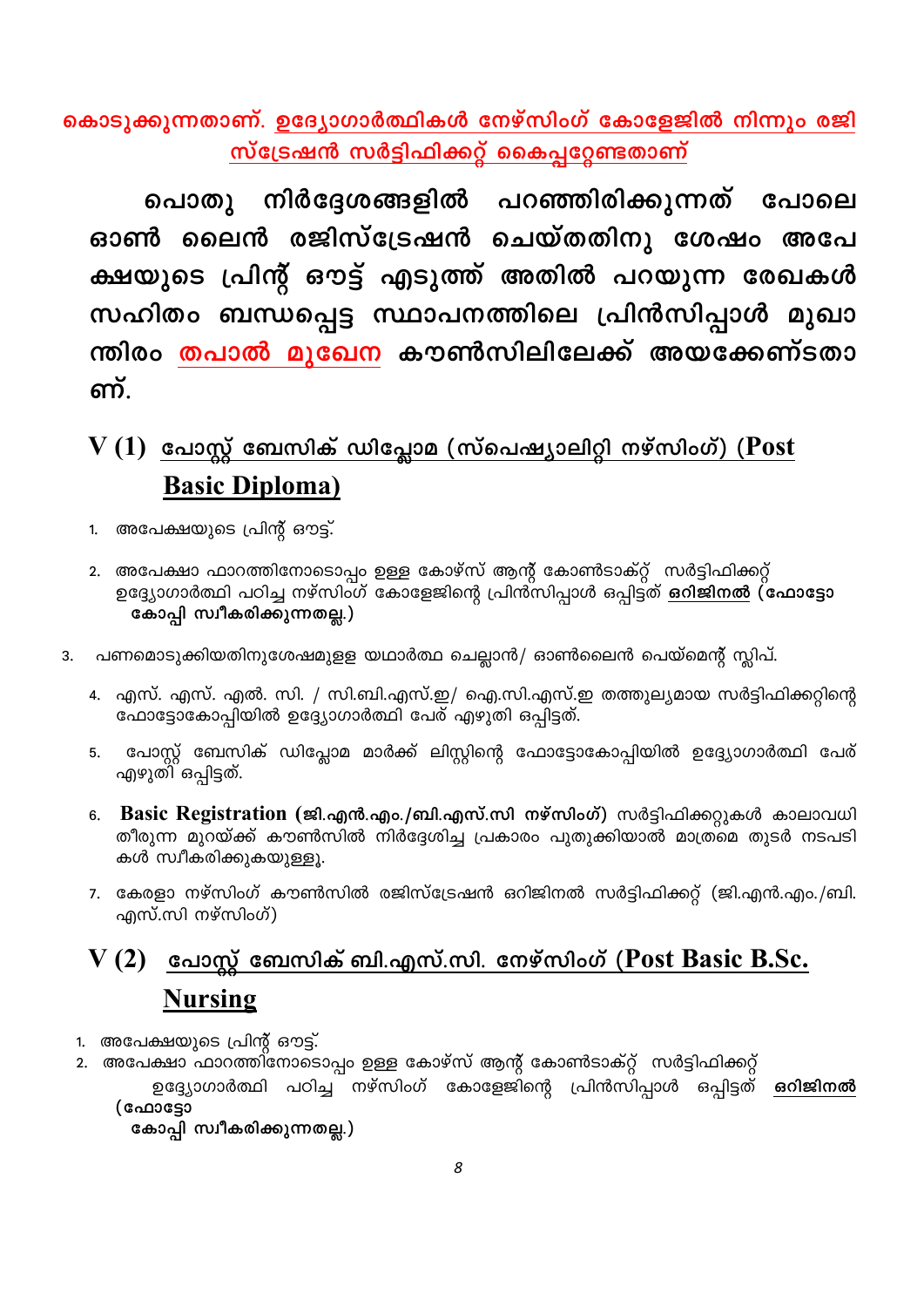- 3. പണമൊടുക്കിയതിനുശേഷമുളള യഥാർത്ഥ ചെല്ലാൻ/ ഓൺലൈൻ പെയ്മെന്റ് സ്ലിപ്.
- 4. എസ്. എസ്. എൽ. സി. / സി.ബി.എസ്.ഇ/ ഐ.സി.എസ്.ഇ തത്തുല്യമായ സർട്ടിഫിക്കറ്റിന്റെ

ഫോട്ടോകോപ്പിയിൽ ഉദ്ദ്യോഗാർത്ഥി പേര് എഴുതി ഒപ്പിട്ടത്.

- 5. രണ്ടു വർഷത്തേയും പോസ്റ്റ് ബേസിക് ബി.എസ്.സി. യുടെ മാർക്കുലിസ്റ്റുകളുടെ ഫോട്ടോകോപ്പിയിൽ ഉദ്ദ്യോഗാർത്ഥി പേര് എഴുതി ഒപ്പിട്ടത്.
- 6. പോസ്റ്റ് ബേസിക് ബി.എസ്.സി നഴ്സിംഗ് ഡിഗ്രി സർട്ടിഫിക്കറ്റിന്റെ ഫോട്ടോകോപ്പിയിൽ ഉദ്ദ്യോഗാർത്ഥി പേര് എഴുതി ഒപ്പിട്ടത്.
- 7. Basic Registration (ജി.എൻ.എം./ബി.എസ്.സി നഴ്സിംഗ്) സർട്ടിഫിക്കറ്റുകൾ കാലാവധി തീരുന്ന മുറയ്ക്ക് കൗൺസിൽ നിർദ്ദേശിച്ച പ്രകാരം പുതുക്കിയാൽ മാത്രമെ തുടർ നടപടികൾ സ്വീകരിക്കുകയുള്ളൂ.
	- 8. കേരളാ നഴ്സിംഗ് കൗൺസിൽ രജിസ്ട്രേഷൻ ഒറിജിനൽ സർട്ടിഫിക്കറ്റ് (ജി.എൻ.എം)

#### $V(3)$ എം.എസ്.സി നഴ്സിംഗ്  $(M.$  Sc Nursing)

- 1. അപേക്ഷയുടെ പ്രിന്റ് ഔട്ട്.
- 2. അപേക്ഷാ ഫാറത്തിനോടൊപ്പം ഉള്ള കോഴ്സ് ആന്റ് കോൺടാക്റ്റ് സർട്ടിഫിക്കറ്റ് ഉദ്ദ്യോഗാർത്ഥി പഠിച്ച നഴ്സിംഗ് കോളേജിന്റെ പ്രിൻസിപ്പാൾ ഒപ്പിട്ടത് <mark>ഒറിജിനൽ</mark> (**ഫോട്ടോ** കോപ്പി സ്വീകരിക്കുന്നതല്ല.)
- 3. പണമൊടുക്കിയതിനുശേഷമുളള യഥാർത്ഥ ചെല്ലാൻ/ ഓൺലൈൻ പെയ്മെന്റ് സ്ലിപ്.
- 4. എസ്. എസ്. എൽ. സി. / സി.ബി.എസ്.ഇ/ ഐ.സി.എസ്.ഇ തത്തുല്യമായ സർട്ടിഫിക്കറ്റിന്റെ

ഫോട്ടോകോപ്പിയിൽ ഉദ്ദ്യോഗാർത്ഥി പേര് എഴുതി ഒപ്പിട്ടത്.

5 രണ്ടു വർഷത്തേയും എം.എസ്.സി നഴ്സിംഗ് മാർക്കുലിസ്റ്റുകളുടെ ഫോട്ടോകോപ്പിയിൽ

ഉദ്ദ്യോഗാർത്ഥി പേര് എഴുതി ഒപ്പിട്ടത്.

- 6. എം.എസ്.സി നഴ്സിംഗ് ഡിഗ്രി സർട്ടിഫിക്കറ്റിന്റെ ഫോട്ടോകോപ്പിയിൽ ഉദ്ദ്യോഗാർത്ഥി പേര് എഴുതി ഒപ്പിട്ടത്.
- 7. Basic Registration (ജി.എൻ.എം./ബി.എസ്.സി നഴ്സിംഗ്) സർട്ടിഫിക്കറ്റുകൾ കാലാവധി തീരുന്ന മുറയ്ക്ക് കൗൺസിൽ നിർദ്ദേശിച്ച പ്രകാരം പുതുക്കിയാൽ മാത്രമെ തുടർ നടപടികൾ സ്വീകരിക്കുകയുള്ളൂ.
- 8. കേരളാ നഴ്സിംഗ് കൗൺസിൽ രജിസ്ട്രേഷൻ ഒറിജിനൽ സർട്ടിഫിക്കറ്റ് (ബി.എസ്.സി നഴ്സിംഗ്)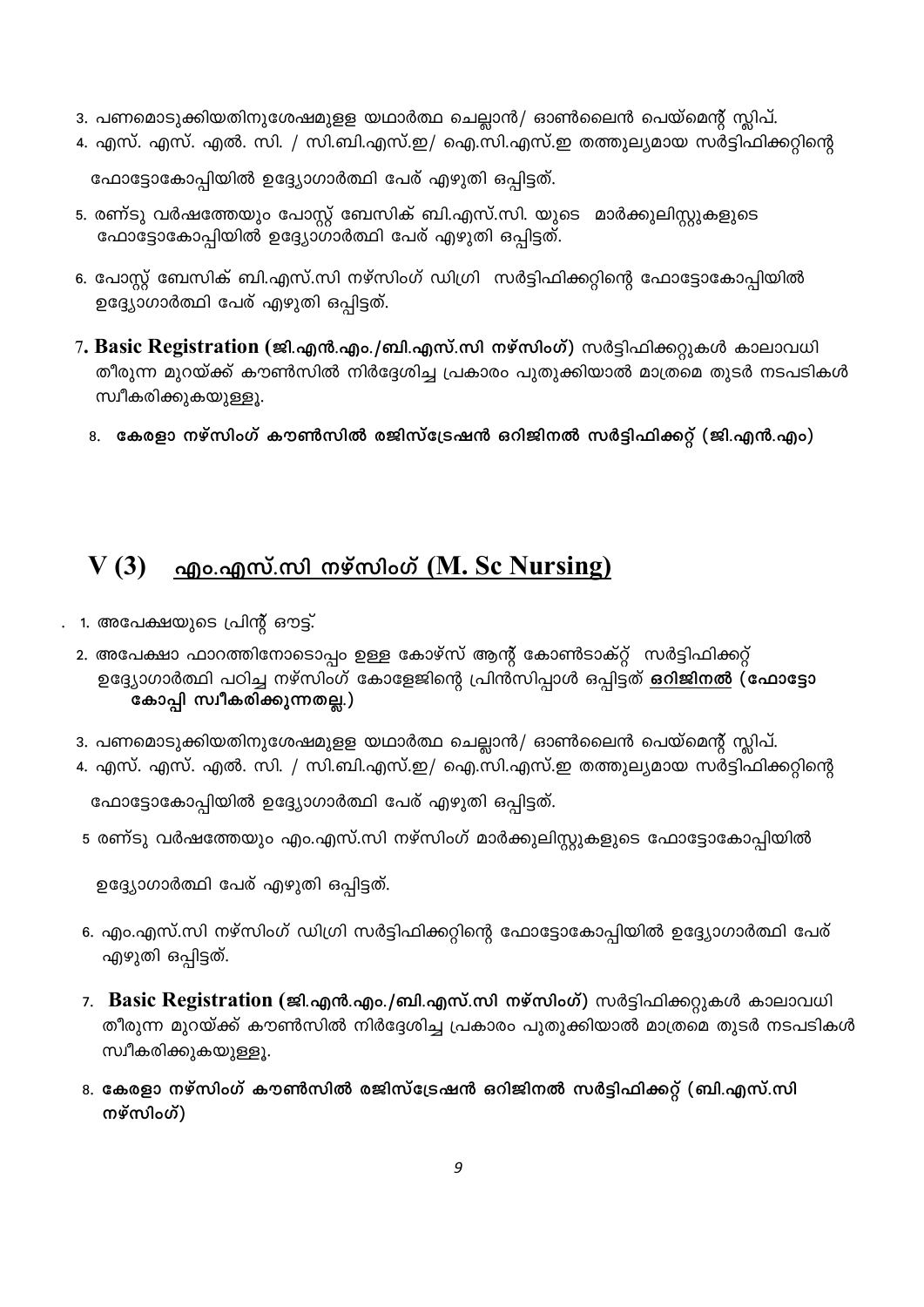### $V(4)$  എം. ഫിൽ (M.Phil)

പൊതു നിർദ്ദേശങ്ങളിൽ പറഞ്ഞിരിക്കുന്നത് പോലെ ഓൺ ലൈൻ രജിസ്ട്രേഷൻ ചെയ്തതിനു ശേഷം അപേക്ഷയുടെ പ്രിന്റ് ഔട്ട് എടുത്ത് താഴെ പറയുന്ന രേഖകൾ സഹിതം തപാൽ മുഖാന്തിരം കൗൺസിലിലേക്ക് അയക്കേണ്ടതാണ്.

- 1. അപേക്ഷയുടെ പ്രിന്റ് ഔട്ട്.
- 2. അപേക്ഷാ ഫാറത്തി്നോടൊപ്പം ഉള്ള കോഴ്സ് ആന്റ് കോൺടാക്റ്റ് സർട്ടിഫിക്കറ്റ് ഉദ്ദ്യോഗാർത്ഥി പഠിച്ച നഴ്സിംഗ് കോളേജിന്റെ പ്രിൻസിപ്പാൾ ഒപ്പിട്ടത് <mark>ഒറിജിനൽ (ഫോട്ടോ</mark> കോപ്പി സ്വീകരിക്കുന്നതല്ല.)
- 3. പണമൊടുക്കിയതിനുശേഷമുളള യഥാർത്ഥ ചെല്ലാൻ/ ഓൺലൈൻ പെയ്മെന്റ് സ്ലിപ്.
- 4. എസ്. എസ്. എൽ. സി. / സി.ബി.എസ്.ഇ/ ഐ.സി.എസ്.ഇ തത്തുല്യമായ സർട്ടിഫിക്കറ്റിന്റെ

ഫോട്ടോകോപ്പിയിൽ ഉദ്ദ്യോഗാർത്ഥി പേര് എഴുതി ഒപ്പിട്ടത്.

5. എം. ഫിൽ മാർക്കുലിസ്റ്റുകളുടെ ഫോട്ടോകോപ്പിയിൽ ഉദ്ദ്യോഗാർത്ഥി പേര് എഴുതി ഒപ്പിട്ടത്.

6. എം. ഫിൽ ഡിഗ്രി സർട്ടിഫിക്കറ്റിന്റെ ഫോട്ടോകോപ്പിയിൽ ഉദ്ദ്യോഗാർത്ഥി പേര് എഴുതി

ഒപ്പിട്ടത്.

- 7. Basic Registration (ജി.എൻ.എം./ബി.എസ്.സി നഴ്സിംഗ്) സർട്ടിഫിക്കറ്റുകൾ കാലാവധി തീരുന്ന മുറയ്ക്ക് കൗൺസിൽ നിർദ്ദേശിച്ച പ്രകാരം പുതുക്കിയാൽ മാത്രമെ തുടർ നടപടികൾ സ്വീകരിക്കുകയുള്ളൂ.
- 8. കേരളാ നഴ്സിംഗ് കൗൺസിൽ രജിസ്ട്രേഷൻ ഒറിജിനൽ സർട്ടിഫിക്കറ്റ് (എം.എസ്.സി

നഴ്സിംഗ്).

## $V(5)$  പി.എച്ച്.ഡി  $(PhD)$

പൊതു നിർദ്ദേശങ്ങളിൽ പറഞ്ഞിരിക്കുന്നത് പോലെ ഓൺ ലൈൻ രജിസ്ട്രേഷൻ ചെയ്തതിനു ശേഷം അപേക്ഷയുടെ പ്രിന്റ് ഔട്ട് എടുത്ത് താഴെ പറയുന്ന രേഖകൾ സഹിതം <mark>തപാൽ മുഖാന്തിരം ക</mark>ൗൺസിലിലേക്ക് അയക്കേണ്ടതാണ്.

1. അപേക്ഷയുടെ പ്രിന്റ് ഔട്ട്.

2. അപേക്ഷാ ഫാറത്തിനോടൊപ്പം ഉള്ള കോഴ്സ് ആന്റ് കോൺടാക്റ്റ് സർട്ടിഫിക്കറ്റ്

ഉദ്ദ്യോഗാർത്ഥി പഠിച്ച നഴ്സിംഗ് കോളേജിന്റെ പ്രിൻസിപ്പാൾ ഒപ്പിട്ടത് <mark>ഒറിജിനൽ</mark> (ഫോട്ടോ കോപ്പി സ്വീകരിക്കുന്നതല്ല.)

- 3. പണമൊടുക്കിയതിനുശേഷമുളള യഥാർത്ഥ ചെല്ലാൻ/ ഓൺലൈൻ പെയ്മെന്റ് സ്ലിപ്.
- 4. എസ്. എസ്. എൽ. സി. / സി.ബി.എസ്.ഇ/ ഐ.സി.എസ്.ഇ തത്തുല്യമായ സർട്ടിഫിക്കറ്റിന്റെ ഫോട്ടോകോപ്പിയിൽ ഉദ്ദ്യോഗാർത്ഥി പേര് എഴുതി ഒപ്പിട്ടത്.

5. പി.എച്ച്.ഡി ഡിഗ്രി സർട്ടിഫിക്കറ്റിന്റെ ഫോട്ടോകോപ്പിയിൽ ഉദ്ദ്യോഗാർത്ഥി പേര് എഴുതി ഒപ്പിട്ടത്.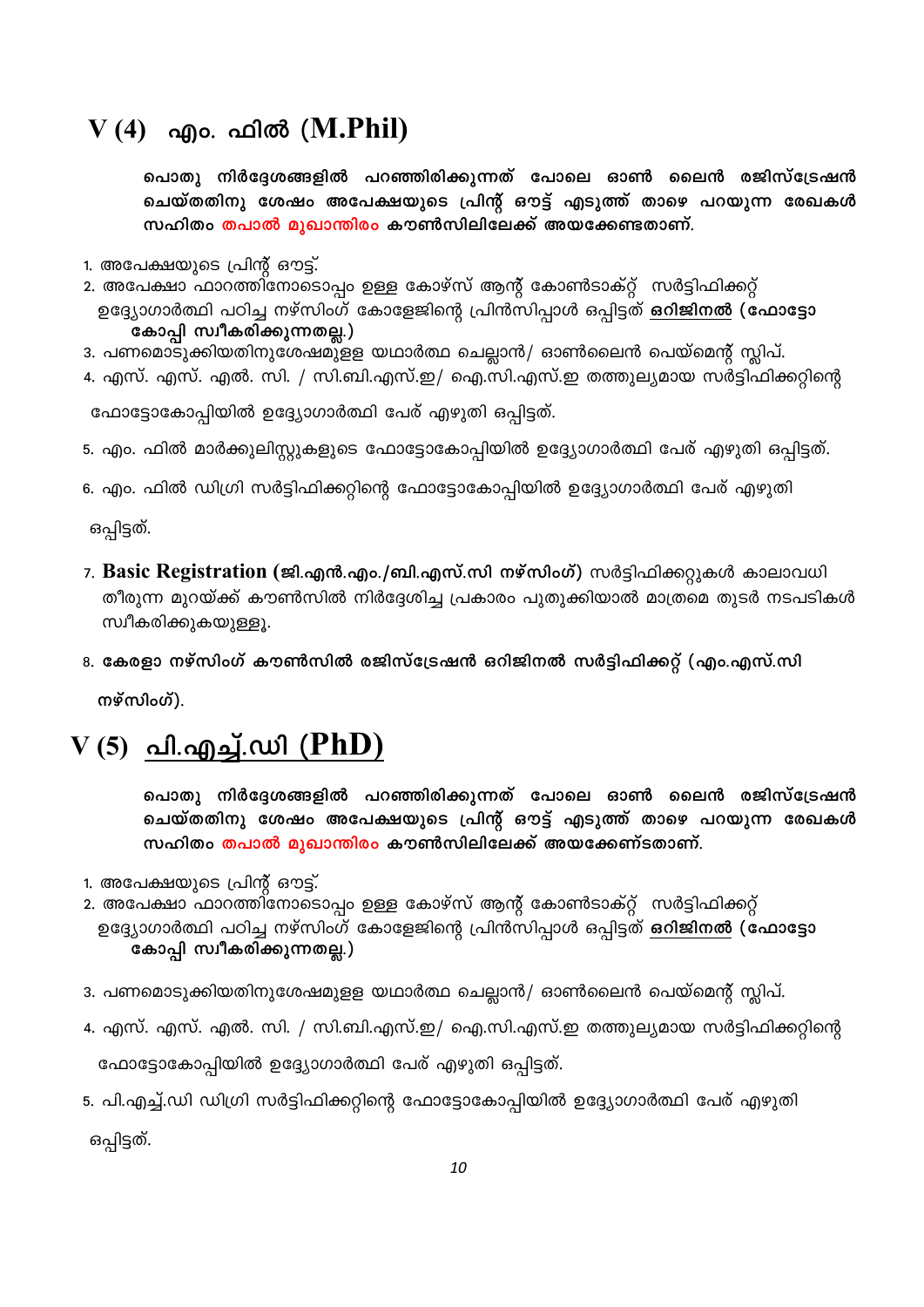- 6. Basic Registration (ജി.എൻ.എം./ബി.എസ്.സി നഴ്സിംഗ്) സർട്ടിഫിക്കറ്റുകൾ കാലാവധി തീരുന്ന മുറയ്ക്ക് കൗൺസിൽ നിർദ്ദേശിച്ച പ്രകാരം പുതുക്കിയാൽ മാത്രമെ തുടർ നടപടികൾ സ്വീകരിക്കുകയുള്ളൂ.
- 7. കേരളാ നഴ്സിംഗ് കൗൺസിൽ രജിസ്ട്രേഷൻ ഒറിജിനൽ സർട്ടിഫിക്കറ്റ് (എം.എസ്.സി നഴ്സിംഗ്).

# $\mathbf{V}$ I. കേരളത്തിനു പുറത്തു നിന്നും യോഗൃത നേടിയ ഉദ്യോഗാർത്ഥികൾക്കുള്ള രജിസ്ട്രേഷൻ (Reciprocal Registration)

അന്യ സംസ്ഥാനങ്ങളിൽ നിന്നും യോഗ്യത നേടിയ ശേഷം കേരളത്തിൽ സേവനമനുഷ്ടിക്കുവാൻ താല്പര്യമുണ്ടെങ്കിൽ മാത്രം കേരള നേഴ്സസ്റ്റ് ആന്റ് മിഡ്വൈവ്സ് കൗൺസിൽ രജിസ്ട്രേഷന് അപേക്ഷിക്കേണ്ടതുള്ളൂ.

അന്യ സംസ്ഥാനങ്ങളിൽ നിന്നും യോഗ്യത നേടി അതാത് കൗൺസിലു കളിൽ രജിസ്റ്റർ ചെയ്തവർ വീണ്ടും കേരള രജിസ്ട്രേഷനുവേണ്ടി അപേക്ഷി ക്കുന്നവരുടെ എൻ.ഒ.സി അതാത് കൗൺസിലുകളിൽ നിന്നും വാങ്ങുമ്പോൾ അപേക്ഷകരുടെ പേരും രജിസ്ട്രേഷനും നിലവിലുള്ള അതാത് കൗൺസിലു കളിൽ നിന്നും നീക്കം ചെയ്യുന്നതാണ്.

പൊതു നിർദ്ദേശങ്ങളിൽ പറഞ്ഞിരിക്കുന്നത് പോലെ ഓൺ ലൈൻ രജിസ്ട്രേഷൻ ചെയ്തതിനു ശേഷം അപേക്ഷയുടെ പ്രിന്റ് ഔട്ട് എടുത്ത് അതിൽ പറയുന്ന രേഖകൾ സഹിതം തപാൽ മുഖാ ന്തിരം കൗൺസിലിലേക്ക് അയക്കേണ്ടതാണ്.

അന്യ സംസ്ഥാനങ്ങളിൽ നിന്നും യോഗ്യത നേടിയവരുടെ അപേക്ഷ കൾ കേരള നേഴ്സിംഗ് കൗൺസിൽ ബന്ധപ്പെട്ട സംസ്ഥാനങ്ങളിലെ നേഴ്സിംഗ് കൗൺസിലുകളിൽ നിന്ന് എൻ.ഒ.സി വാങ്ങുന്നതും, ആയത് ലഭിച്ചതിനു ശേഷം മാത്രമേ കേരള രജിസ്ട്രേഷൻ സർട്ടിഫിക്കറ്റുകൾ നൽകുകയുള്ളു.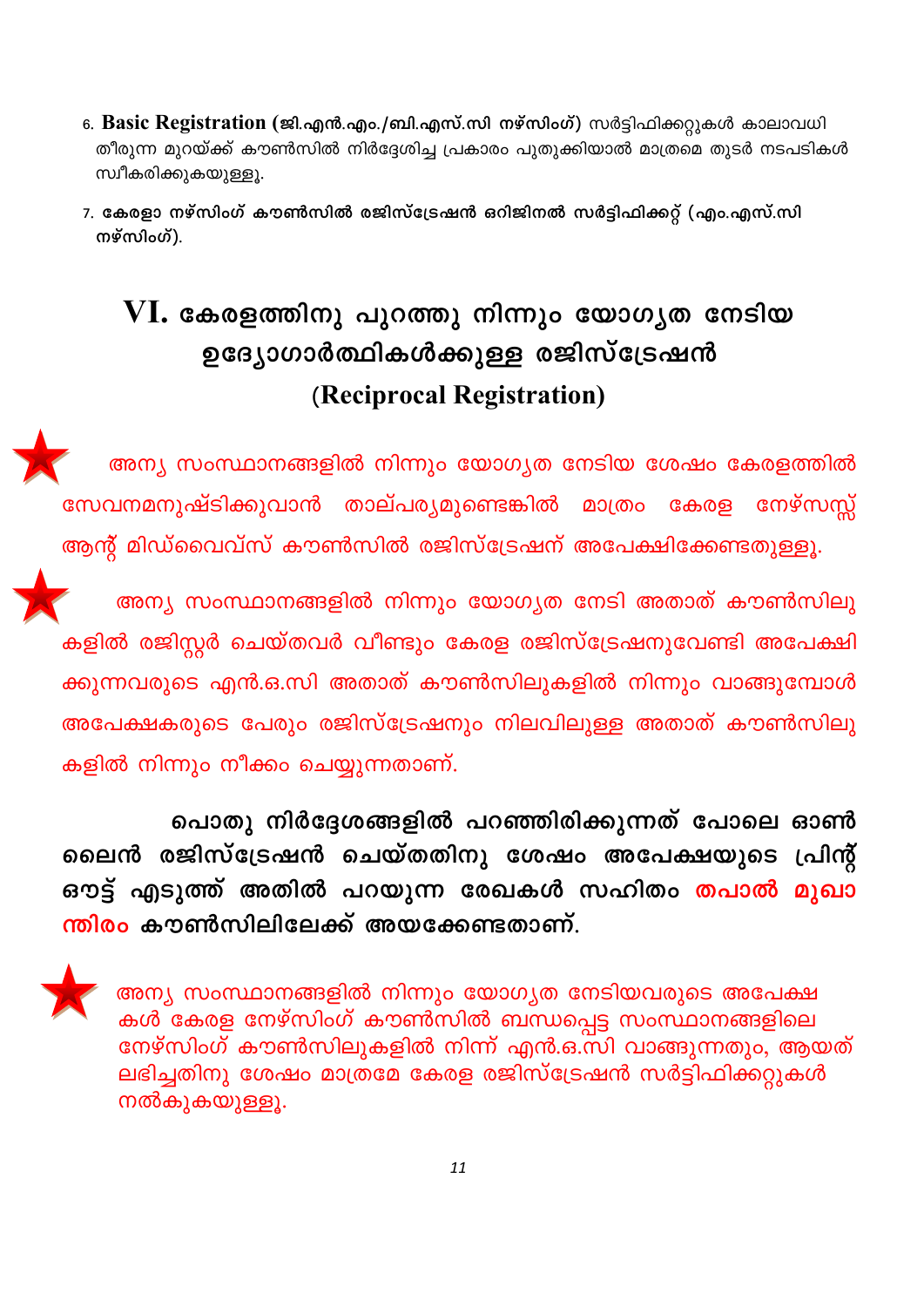<mark>\*ആന്ധ്രാപ്രദേശ് , \*മഹാരാഷ്ട്ര</mark> എന്നീ സംസ്ഥാനങ്ങളിൽ നിന്നും യോഗൃത നേടിയവരും, രജിസ്റ്റർ ചെയ്തവരും ടി കൗൺസിലുകളിൽ നിന്നും ലഭിച്ചിട്ടുള്ള രജിസ്ട്രേ ഷൻ സർട്ടിഫിക്കറ്റുകളുടെ കാലാവധി കഴിഞ്ഞിട്ടില്ലായെന്ന് ഉറപ്പുവരുത്തേണ്ടതാണ്. കാലാ വധി കഴിഞ്ഞുയെങ്കിൽ ഉദ്ദ്യോഗാർത്ഥികൾ തന്നെ ബന്ധപ്പെട്ട കൗൺസിലുകളെ സമീപിച്ച് പുതുക്കി വാങ്ങി സമർപ്പിക്കേണ്ടതാണ്. പുതുക്കി വാങ്ങാതെ മേൽപ്പറഞ്ഞ അയത് കൗൺസിലുകൾ എൻ.ഒ.സി അയയ്ക്കുന്നതല്ല.

**\*രാജസ്ഥാൻ , \*ഗുജറാത്ത്** എന്നീ നേഴ്സിംഗ് കൗൺസിലുകളിൽ നിന്നും യോഗൃത നേടിയവരും, രജിസ്റ്റർ ചെയ്തവരും കേരള നേഴ്സിംഗ് കൗൺസിലിൽ രജിസ്ട്രേഷനു വേണ്ടി അപേക്ഷ സമർപ്പിക്കുമ്പോൾ തങ്ങളുടെ ഒറിജിനൽ രാജസ്ഥാൻ, ഗുജ റാത്ത് രജിസ്ട്രേഷൻ സർട്ടിഫിക്കറ്റ് കേരള നേഴ്സിംഗ് കൗൺസിലിൽ സമർപ്പിക്കേണ്ടതാണ്. എൻ.ഒ.സി യുടെ അപേക്ഷയോടൊപ്പം കേരള നേഴ്സിംഗ് കൗൺസിലിൽ നിന്നും അതാത് നേഴ്സിംഗ് കൗൺസിലുകളിലേക്ക് അയച്ചു കൊടുക്കുന്നതാ ണ്.

\*ഛത്തിസ്ഗഢ്, \*ഡൽഹി, \*ഹരിയാന, \*മധ്യപ്രദേശ് (മഹാകോശൽ),

#### \*അസ്ലാം, \*തമിഴ്നാട്, \*ബീഹാർ, \*ഒറീസ, \*പഞ്ചാബ്

എന്നീ സംസ്ഥാനങ്ങളിൽ നിന്നും യോഗൃത നേടിയവരും മേൽപ്പറഞ്ഞ സംസ്ഥാനങ്ങളിൽ കേരള നഴ്സസ്സ് ആന്റ് മിഡ്വൈവ്സ് കൗൺസിലിൽ രജി രജിസ്റ്റർ ചെയ്തിട്ടുള്ളവരും സ്ട്രേഷനുവേണ്ടി അപേക്ഷ സമർപ്പിക്കുമ്പോൾ തങ്ങളുടെ ഒറിജിനൽ രജിസ്ട്രേഷൻ സർട്ടി ഫിക്കറ്റ് പ്രസ്തുത സംസ്ഥാനങ്ങളിലെ നഴ്സിംഗ് കൗൺസിലിൽ സമർപ്പിച്ചാൽ (surrender) മാത്രമേ മേൽപ്പറഞ്ഞിരിക്കുന്ന സംസ്ഥാനങ്ങളിലെ നഴ്സിംഗ് കൗൺസിലുകളിൽ നിന്നും

കേരള നഴ്സസ്സ് ആന്റ് മിഡ്വൈവ്സ് കൗൺസിലിലേക്ക് എൻ.ഒ.സി അയയ്ക്കുകയുള്ളൂ. പഞ്ചാബ് നഴ്സിംഗ് കൗൺസിൽ രജിസ്ട്രേഷൻ കരസ്ഥമാക്കിയ ഉദ്ദ്യോ ഗാർത്ഥികൾ കേരള നഴ്സിംഗ് കൗൺസിൽ റസിപ്രോക്കൽ രജിസ്ട്രേഷനു വേണ്ടി പഞ്ചാബ് നഴ്സിംഗ് കൗൺസിൽ ഒറിജിനൽ രജിസ്ട്രേഷൻ സർട്ടിഫിക്കറ്റ് പഞ്ചാബ് നഴ്സിംഗ് കൗൺസിലിന്റെ **നിരാക്ഷേപപത്രത്തിന് (NOC)** വേണ്ടി ഔദ്ദ്യോഗിക വെബ്സൈറ്റായ നിശ്ചിത ഫീസ് ആക്സിസ് <u>www.pnrconline.com</u> സന്ദർശിച്ച് ചെല്ലാൻ സ്വരൂപിച്ച് ബാങ്കിന്റെ (Axis Bank) ഏതെങ്കിലും ശാഖയിൽ ഒടുക്കിയ ചെല്ലാൻ സഹിതം അപേക്ഷി ക്കേടണ്ടതാണ്.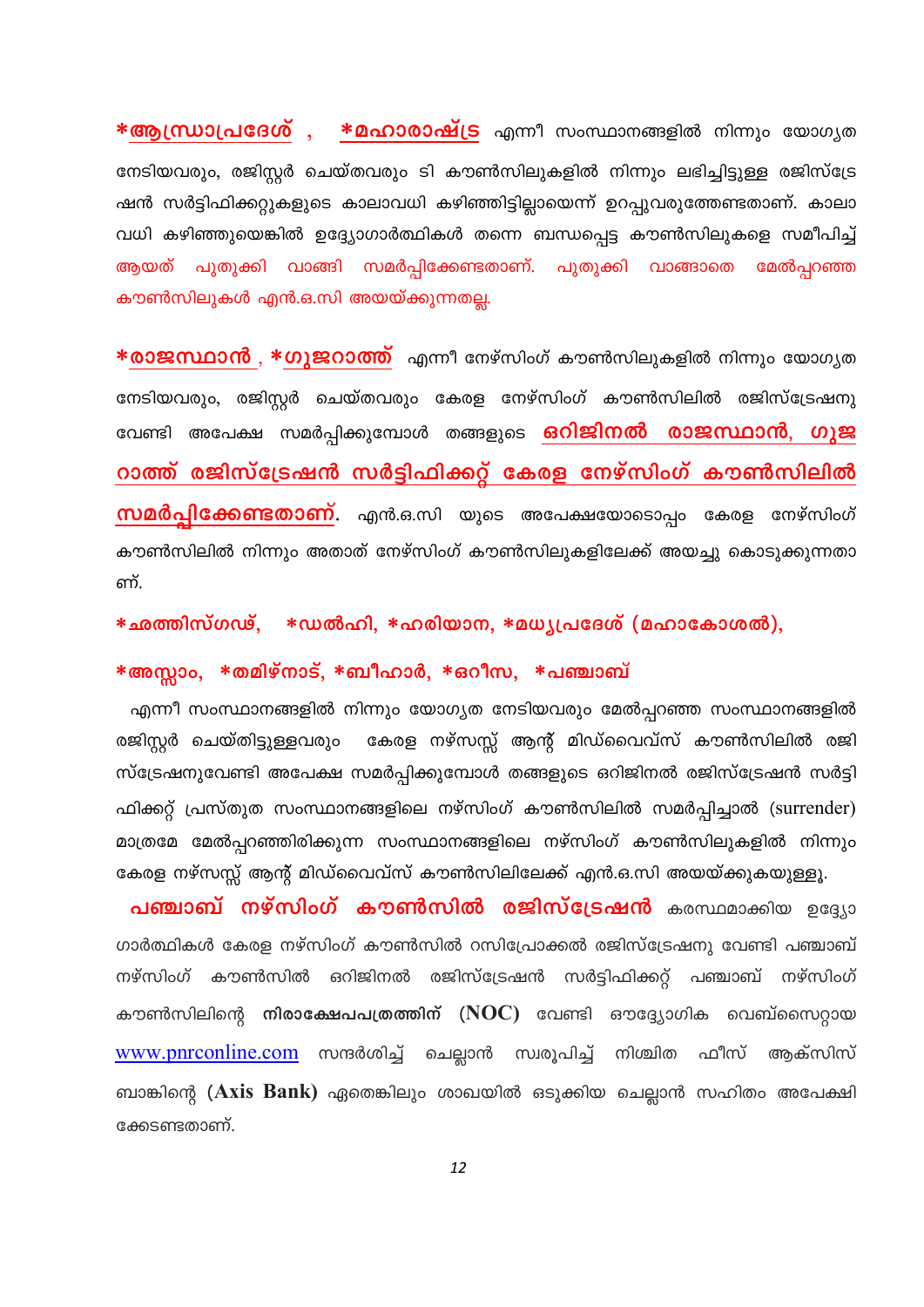## $VI$   $(1)$   $GNM$  ഉദ്ദ്യോഗാർത്ഥികൾ (കേരളത്തിനു പുറത്തു നിന്നും യോഗൃത നേടിയവർ)

- 1. അപേക്ഷയുടെ പ്രിന്റ് ഔട്ട്.
- 2. പണമൊടുക്കിയ ഒറിജിനൽ ചെല്ലാൻ / ഓൺലൈൻ പെയ്മെന്റ് സ്ലിപ്.
- 3. താഴെപ്പറയുന്ന സർട്ടിഫിക്കറ്റുകളുടെ ഫോട്ടോകോപ്പിയിൽ **ഉദ്ദ്യോഗാർത്ഥി പേര്**

#### എഴുതി ഒപ്പിട്ടത് അനിവാര്യമാണ്.

- a. എസ്. എസ്. എൽ. സി. / സി.ബി.എസ്.ഇ/ ഐ.സി.എസ്.ഇ തത്തുല്യമായ സർട്ടിഫിക്കന്റ്.
- b. പ്ലസ്ടു / പ്രീ ഡിഗ്രി തുല്യമായ സർട്ടിഫിക്കന്റ്
- c. ഡിപ്ലോമാ സർട്ടിഫിക്കറ്റ്
- $d.$  എല്ലാവർഷത്തേയും  $G.N.M$  മാർക്ക് ലിസ്റ്റുകൾ
- e. പഠിച്ച സംസ്ഥാനത്തെ കൗൺസിലിൽ നിന്നും ലഭിച്ച രജിസ്ട്രേഷൻ സർട്ടിഫിക്കറ്റിന്റെ <mark>രണ്ടു</mark> ഫോട്ടോകോപ്പി.

f. പഠിച്ച സ്ഥാപനത്തിലെ Princpal –ൽ നിന്നും ലഭിച്ച Course Certificate ന്റെ കോപ്പി സ്വയം സാക്ഷ്യപ്പെടുത്തിയത്.

g. പഠിച്ച സംസ്ഥാനത്തെ കൗൺസിലിൽ നിന്നും ലഭിച്ച രജിസ്ട്രേഷൻ

സർട്ടിഫിക്കറ്റ് മറ്റ് സംസ്ഥാനങ്ങളിൽ എവിടയെങ്കിലും രജിസ്റ്റർ ചെയ്തിട്ടുണ്ടെങ്കിൽ ആ രജിസ്ട്രേഷൻ സർട്ടിഫിക്കറ്റിന്റെ ഫോട്ടോകോപ്പി സ്വയം സാക്ഷ്യപ്പെടുത്തിയ തിന്റെ പകർപ്പ്.

#### VI (2) ANM ഉദ്യോഗാർത്ഥികൾ (കേരളത്തിനു പുറത്തു നിന്നും യോഗൃത നേടിയവർ)

- 1. അപേക്ഷയുടെ പ്രിന്റ് ഔട്ട്.
- 2. പണമൊടുക്കിയ ഒറിജിനൽ ചെല്ലാൻ / ഓൺലൈൻ പെയ്മെന്റ് സ്ലിപ്.
- 3. താഴെപ്പറയുന്ന സർട്ടിഫിക്കറ്റുകളുടെ ഫോട്ടോകോപ്പിയിൽ **ഉദ്ദ്വോഗാർത്ഥി പേര്**

### എഴുതി ഒപ്പിട്ടത് അനിവാര്യമാണ്.

- a. എസ്. എസ്. എൽ. സി. / സി.ബി.എസ്.ഇ/ ഐ.സി.എസ്.ഇ തത്തുല്യമായ സർട്ടിഫിക്കന്റ്.
- $\mathbf b$ . പ്ലസ്ടു / പ്രീ ഡിഗ്രി തുല്യമായ സർട്ടിഫിക്കന്റ്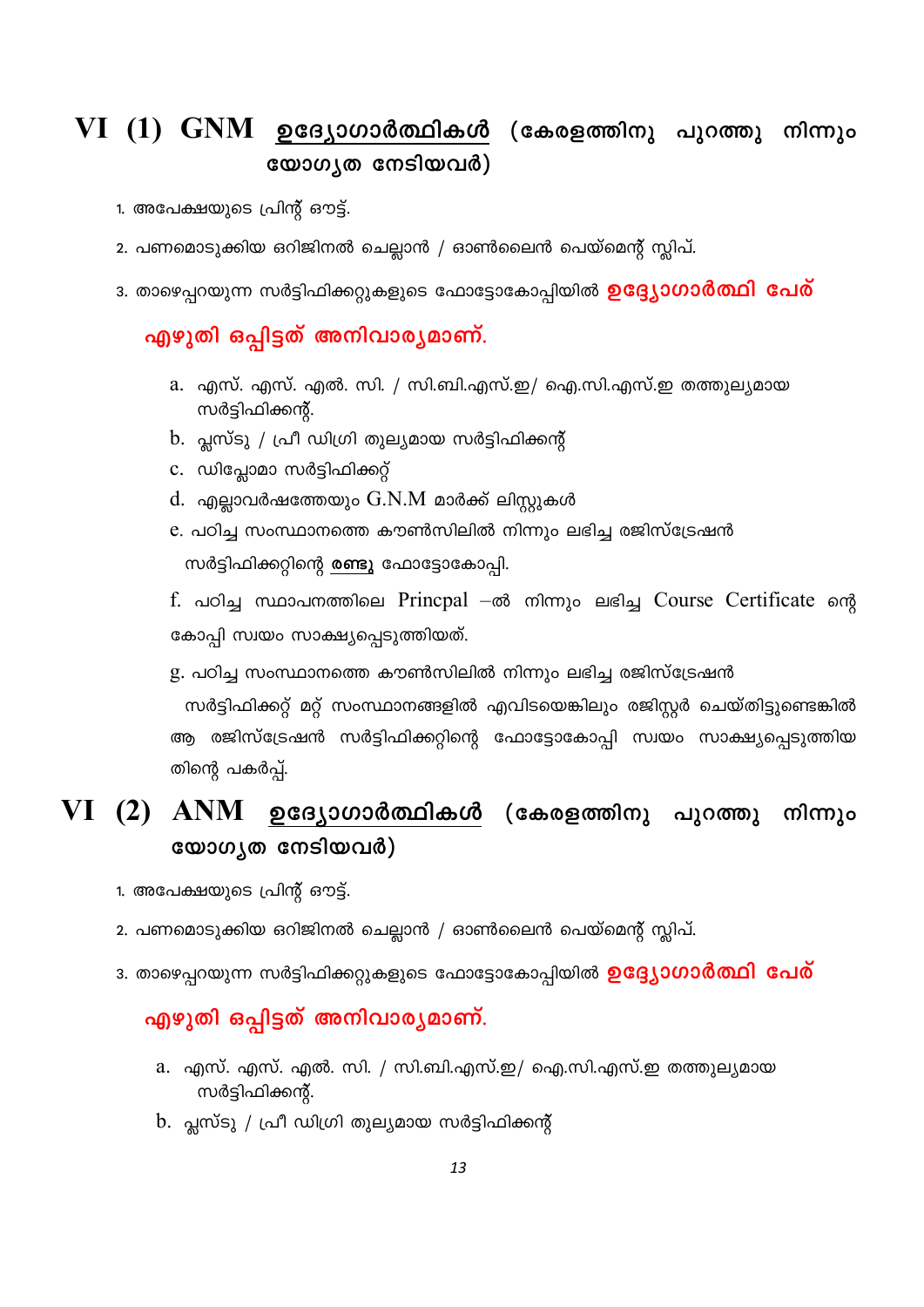- c. എല്ലാവർഷത്തേയും A.N.M മാർക്ക് ലിസ്റ്റുകൾ
	- e. പഠിച്ച സംസ്ഥാനത്തെ കൗൺസിലിൽ നിന്നും ലഭിച്ച രജിസ്ട്രേഷൻ സർട്ടിഫിക്കറ്റിന്റെ <mark>രണ്ടു</mark> ഫോട്ടോകോപ്പി.

f. പഠിച്ച സ്ഥാപനത്തിലെ Princpal –ൽ നിന്നും ലഭിച്ച Course Certificate ന്റെ കോപ്പി സ്വയം സാക്ഷ്യപ്പെടുത്തിയത്.

g. പഠിച്ച സംസ്ഥാനത്തെ കൗൺസിലിൽ നിന്നും ലഭിച്ച രജിസ്ട്രേഷൻ

സർട്ടിഫിക്കറ്റ് മറ്റ് സംസ്ഥാനങ്ങളിൽ എവിടയെങ്കിലും രജിസ്റ്റർ ചെയ്തിട്ടുണ്ടെങ്കിൽ ആ രജിസ്ട്രേഷൻ സർട്ടിഫിക്കറ്റിന്റെ ഫോട്ടോകോപ്പി സ്വയം സാക്ഷ്യപ്പെടുത്തിയ തിന്റെ പകർപ്പ്.

# $VI$   $(3)$   $B.Sc$   $(N)$  ഉദ്യോഗാർത്ഥികൾ (കേരളത്തിനു പുറത്തു നിന്നും യോഗൃത നേടിയവർ)

1. അപേക്ഷയുടെ പ്രിന്റ് ഔട്ട്.

2. പണമൊടുക്കിയ ഒറിജിനൽ ചെല്ലാൻ / ഓൺലൈൻ പെയ്മെന്റ് സ്ലിപ്.

3. താഴെപ്പറയുന്ന സർട്ടിഫിക്കറ്റുകളുടെ ഫോട്ടോകോപ്പിയിൽ **ഉദ്ദ്യോഗാർത്ഥി പേര്** 

### എഴുതി ഒപ്പിട്ടത് അനിവാര്യമാണ്.

- a. എസ്. എസ്. എൽ. സി. / സി.ബി.എസ്.ഇ/ ഐ.സി.എസ്.ഇ തത്തുല്യമായ സർട്ടിഫിക്കറ്റ്
- b. ബന്ധപ്പെട്ട സർവ്വകലാശാല വിതരണം ചെയ്യുന്ന ഡിഗ്രി/പ്രൊവിഷണൽ ഡിഗ്രി സർട്ടിഫിക്കറ്റ്
- c. പഠിച്ച സംസ്ഥാനത്തെ കൗൺസിലിൽ നിന്നും ലഭിച്ച രജിസ്ട്രേഷൻ സർട്ടിഫിക്കറ്റിന്റെ **രണ്ടു** ഫോട്ടോകോപ്പി.
- $d.$  എല്ലാവർഷത്തേയും  $B.Sc(N)$  മാർക്ക് ലിസ്റ്റുകൾ
- e. ബന്ധപ്പെട്ട നഴ്സിംഗ് കോളേജിന്റെ പ്രിൻസിപ്പാൾ നൽകുന്ന കോഴ്സ് സർട്ടിഫിക്കറ്റിന്റെ ഫോട്ടോകോപ്പി.
- .f പഠിച്ച സംസ്ഥാനത്തെ കൗൺസിലിൽ നിന്നും ലഭിച്ച രജിസ്ട്രേഷൻ സർട്ടിഫിക്കറ്റ്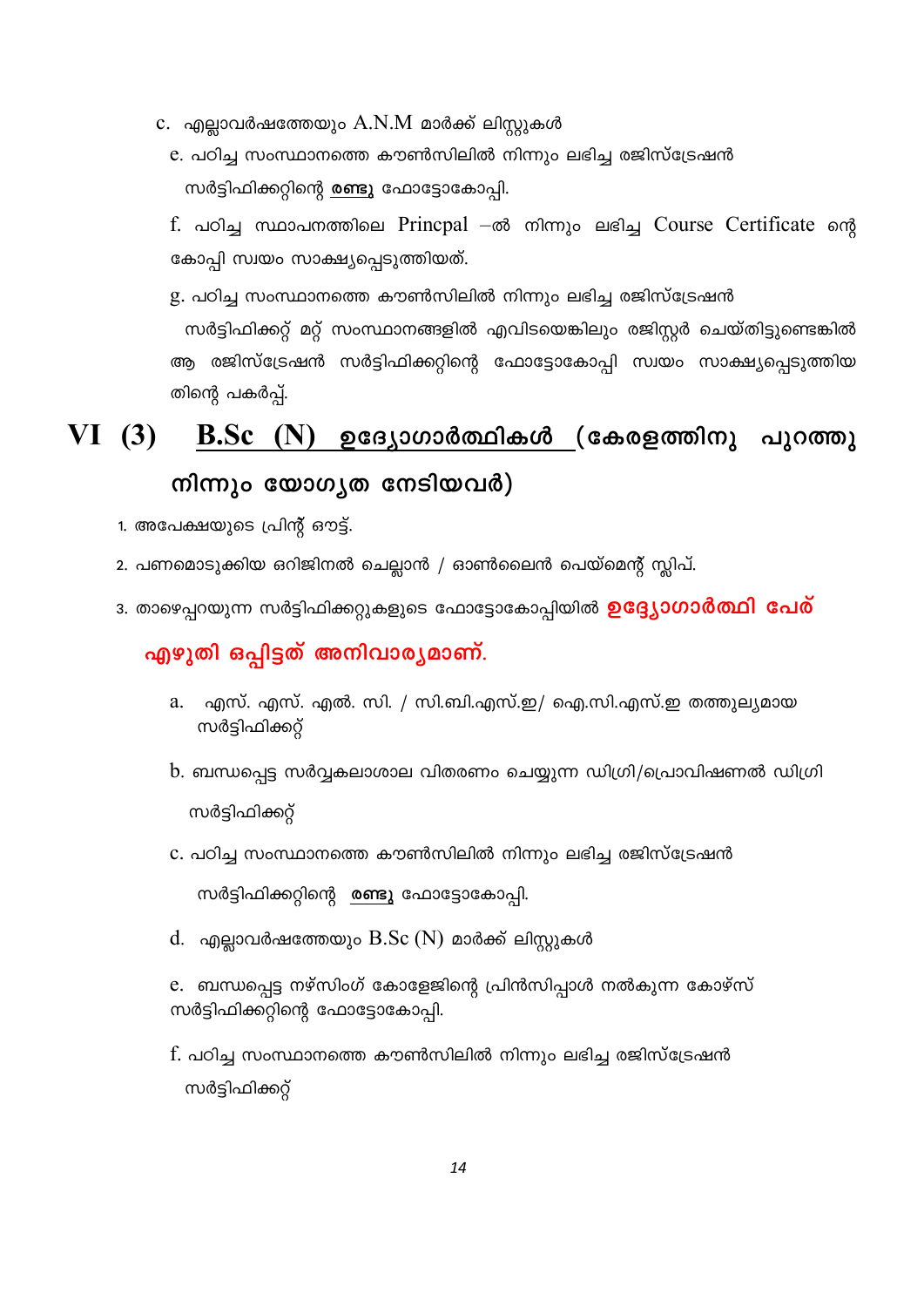മറ്റ് സംസ്ഥാനങ്ങളിൽ എവിടയെങ്കിലും രജിസ്റ്റർ ചെയ്തിട്ടുണ്ടെങ്കിൽ  $g<sub>1</sub>$ അ രജിസ്ട്രേഷൻ സർട്ടിഫിക്കറ്റിന്റെ ഫോട്ടോകോപ്പി സ്വയം സാക്ഷ്യപ്പെടുത്തിയതിന്റെ പകർപ്പ്.

#### VII. കേരളത്തിനു പുറത്തു നിന്നും അധിക യോഗൃത (Additional Qualification) നേടിയ ഉദ്യോഗാർത്ഥികൾക്കുള്ള രജിസ്ട്രേഷൻ

### (Reciprocal Registration)

കേരളത്തിനു പുറത്തു പഠിച്ചവർ Reciprocal Registration ന് അക ത്തുള്ള Additional Qualification എന്ന ലിങ്കിൽ ക്ലിക് ചെയ്ത് അവർ <u>പഠിച്ച കോഴ്സ് സെലക്റ്റ് ചെയ്യുക.</u>

അന്യ സംസ്ഥാനങ്ങളിൽ നിന്നും അധിക യോഗ്യതയും പ്രസ്തുത

Registration നും നേടിയ ശേഷം കേരളത്തിൽ സേവനമനുഷ്ഠിക്കുവാൻ താല്പര്യമുണ്ടെങ്കിൽ മാത്രം കേരള നേഴ്സസ്സ് ആന്റ് മിഡ്വൈവ്സ് കൗൺസിൽ അധിക യോഗ്യതാ രജിസ്ട്രേഷന് അപേക്ഷിക്കേണ്ടതുള്ളൂ.

പഠിച്ച സ്ഥാപനത്തിലെ പ്രിൻസിപ്പാളിൽ നിന്നും സ്ഥാപനത്തിന് ലഭിച്ച ഇന്ത്യൻ നഴ്സിംഗ് കൗൺസിലിന്റെ അംഗീകൃത സർട്ടിഫിക്കറ്റ് അപേക്ഷയോ ടൊപ്പം സമർപ്പിക്കേണ്ടതാണ്.

 $\blacktriangledown$ അന്യ സംസ്ഥാനങ്ങളിൽ നിന്നും അധിക യോഗ്യത നേടിയവരുടെ അപേ കൗൺസിലിൽ നിന്നും നേരിട്ട് ബന്ധപ്പെട്ട സംസ്ഥാനങ്ങളിലെ ക്ഷകൾ നേഴ്സിംഗ് കൗൺസിലുകളിലേയ്ക്ക് എൻ.ഒ.സി വാങ്ങുന്നതിനും പഠിച്ച സ്ഥാപനത്തിലേയ്ക്ക് ജനുനിറ്റിയ്ക്കും (ആധികാരികത) അയയ്ക്കുന്നതാണ്. ആയത് ലഭിച്ചതിനു ശേഷം മാത്രമേ കേരള രജിസ്ട്രേഷൻ സർട്ടിഫിക്കറ്റുകൾ നൽകുകയുള്ളൂ. മാത്രവുമല്ല കേരളാ നഴ്സിംഗ് കൗൺസിൽ രജിസ്ട്രേഷൻ (GNM/B.Sc. Nursing) സർട്ടിഫിക്കറ്റിന്റെ കാലാവധി തീരുന്ന മൂറയ്ക്ക് പുതുക്കി വാങ്ങേണ്ടതാണ്. എന്നാൽ മാത്രമെ അധിക യോഗൃതാ രജിസ്ട്രേ ഷൻ അനുവദിക്കുകയുള്ളൂ.

എൻ.ഒ.സി. യും ജനുനിറ്റിയും (ആധികാരികത) ലഭിക്കുന്ന മുറയ്ക്ക് കേരളനഴ്സിംഗ് കൗൺസിലിൽ നിന്നും അപേക്ഷകർക്ക് അനു സംസ്ഥാന ങ്ങളിൽ നിന്നും ലഭിച്ച അധിക യോഗ്യത ഒറിജിനൽ രജിസ്ട്രേഷൻ സർട്ടിഫി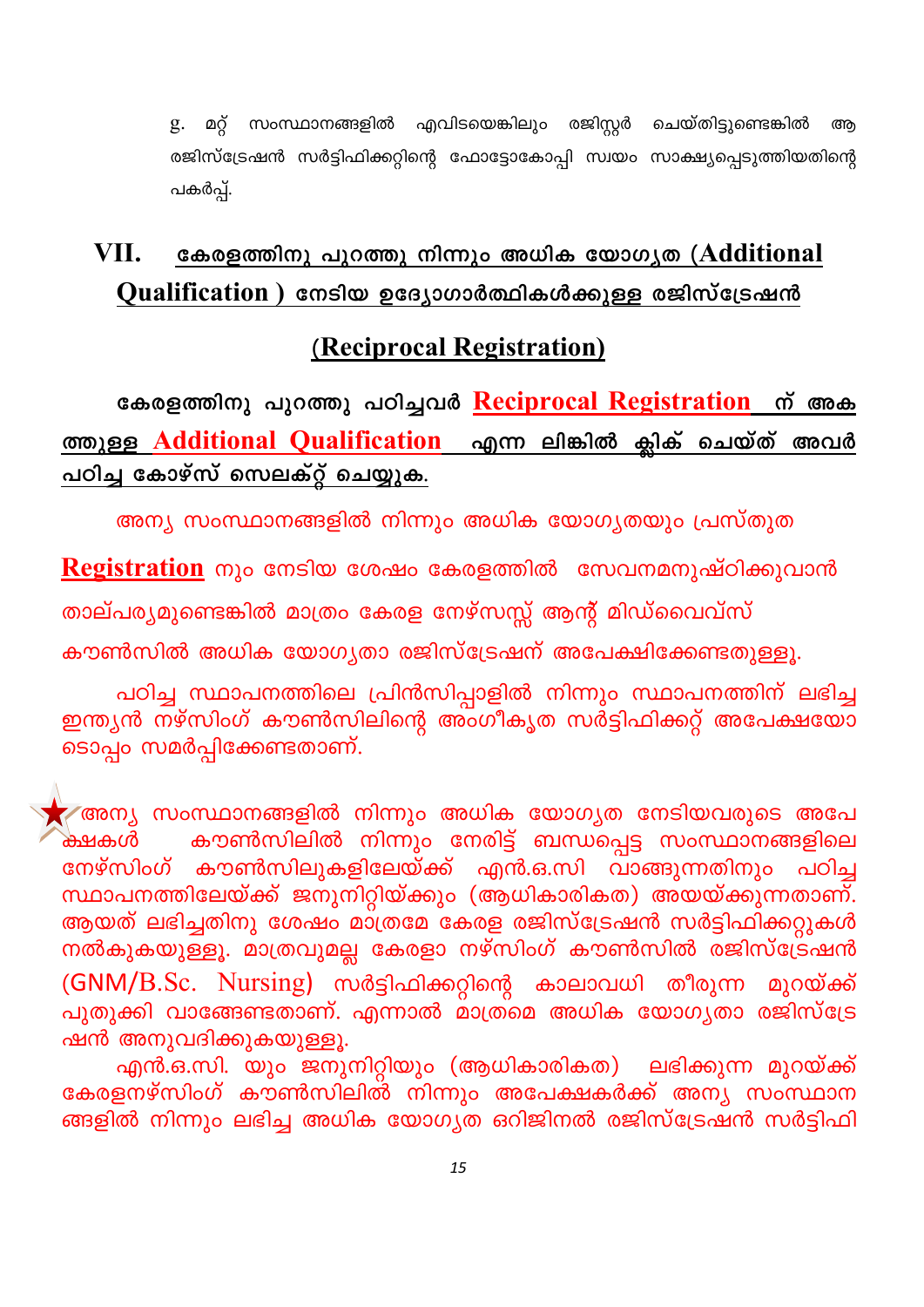ക്കറ്റിനോടൊപ്പം ഒറിജിനൽ സർട്ടിഫിക്കറ്റും രജിസ്ട്രേഷൻ കേരള (GNM/B.Sc. Nursing/ M.Sc Nursing) കേരള നഴ്സിംഗ് കൗൺസിലി ലേയ്ക്ക് അയച്ചു തരുന്നതിനുള്ള അിറയിപ്പ് അപേക്ഷയോടൊപ്പം ഉള്ള ഈ– മെയിൽ വിലാസത്തിൽ നൽകുന്നതാണ്.

# VII (1) പോസ്റ്റ് ബേസിക് ബി.എസ്.സി. നേഴ്സിംഗ് (Post B.Sc. **Nursing**)

അപേക്ഷയുടെ പ്രിന്റ് ഔട്ട്.  $\mathbf{1}$ 

- 2. പണമൊടുക്കിയതിനുശേഷമുളള യഥാർത്ഥ ചെല്ലാൻ/ ഓൺലൈൻ പെയ്മെന്റ് സ്ലിപ്.
- 3. എസ്. എസ്. എൽ. സി. / സി.ബി.എസ്.ഇ/ ഐ.സി.എസ്.ഇ തത്തുല്യമായ സർട്ടിഫിക്കറ്റിന്റെ ഫോട്ടോകോപ്പിയിൽ ഉദ്ദ്യോഗാർത്ഥി പേര് എഴുതി ഒപ്പിട്ടത്.

4. രണ്ടു വർഷത്തേയും പോസ്റ്റ് ബേസിക് ബി.എസ്.സി. യുടെ മാർക്ക് ലിസ്റ്റ് ഫോട്ടോകോപ്പിയിൽ ഉദ്ദ്യോഗാർത്ഥി പേര് എഴുതി ഒപ്പിട്ടത്.

- 5.. പഠിച്ച സംസ്ഥാനത്തെ കൗൺസിലിൽ നിന്നും ലഭിച്ച അഡീഷണൽ ക്വാളിഫിക്കേഷൻ രജി സ്ട്രേഷൻ സർട്ടിഫിക്കറ്റിന്റെ ഫോട്ടോകോപ്പിയിൽ ഉദ്ദ്യോഗാർത്ഥി പേര് എഴുതി ഒപ്പിട്ടത്.
- 6. പോസ്റ്റ് ബേസിക് ബി.എസ്.സി നഴ്സിംഗ് ഡിഗ്രി സർട്ടിഫിക്കറ്റിന്റെ ഫോട്ടോകോപ്പിയിൽ ഉദ്ദ്യോ ഗാർത്ഥി പേര് എഴുതി ഒപ്പിട്ടത്.
- $7$ . പഠിച്ച സ്ഥാപനത്തിലെ  $\Pr$ in ${\rm c}\mathrm{pal}$   $-$ ൽ നിന്നും ലഭിച്ച  ${\rm \bf Course ~Certi}$ ficate ന്റെ കോപ്പി സ്വയം സാക്ഷ്യപ്പെടുത്തിയത് (2  $Copy$ )
- 8. Basic Registration (ജി.എൻ.എം./ബി.എസ്.സി നഴ്സിംഗ്) സർട്ടിഫിക്കറ്റുകൾ കൗൺസിൽ നിർദ്ദേശിച്ച പ്രകാരം കാലാവധി തീരുന്ന മുറയ്ക്ക് പുതുക്കിയതിന്റെ പകർപ്പ് അപേക്ഷയോ ടൊപ്പം സമർപ്പിച്ചാൽ മാത്രമെ തുടർ നടപടികൾ സ്വീകരിക്കുകയുള്ളൂ.

പഠിച്ച സ്ഥാപനത്തിലെ പ്രിൻസിപ്പാളിൽ നിന്നും സ്ഥാപനത്തിന് ലഭിച്ച ഇന്ത്യൻ നഴ്സിംഗ് കൗൺസിലിന്റെ അംഗീകൃത സർട്ടിഫിക്കറ്റ്

## VII (2) എം.എസ്.സി നഴ്സിംഗ് (M.Sc Nursing)

- അപേക്ഷയുടെ പ്രിന്റ് ഔട്ട്. 1.
- 2. പണമൊടുക്കിയതിനുശേഷമുളള യഥാർത്ഥ ചെല്ലാൻ/ ഓൺലൈൻ പെയ്മെന്റ് സ്ലിപ്.
- 3. എസ്. എസ്. എൽ. സി. / സി.ബി.എസ്.ഇ/ ഐ.സി.എസ്.ഇ തത്തുല്യമായ സർട്ടിഫിക്കറ്റിന്റെ ഫോട്ടോകോപ്പിയിൽ ഉദ്ദ്യോഗാർത്ഥി പേര് എഴുതി ഒപ്പിട്ടത്.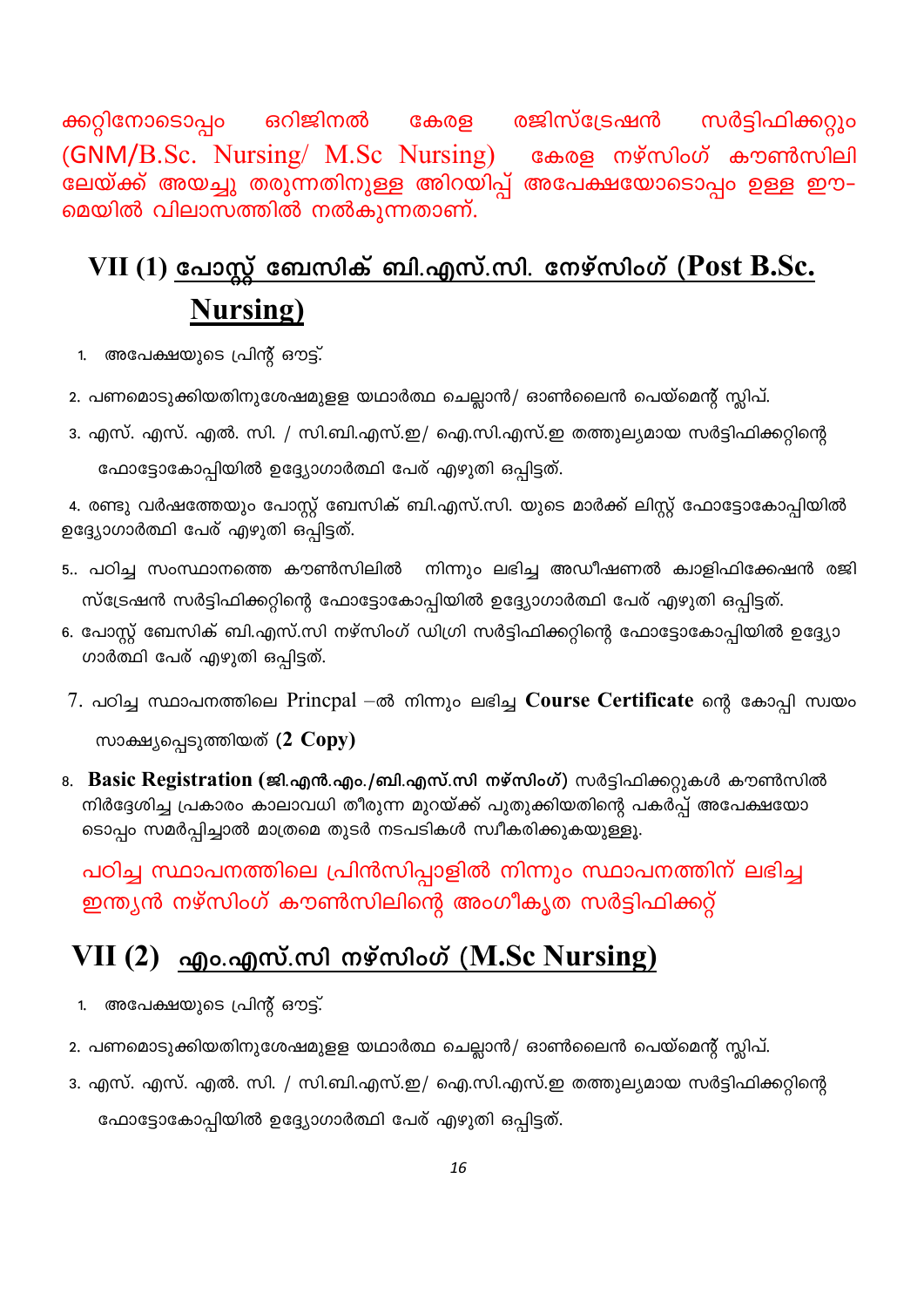- 4. രണ്ടു വർഷത്തേയും എം.എസ്.സി നഴ്സിംഗ് മാർക്കുലിസ്റ്റുകളുടെ ഫോട്ടോകോപ്പിയിൽ ഉദ്ദ്യോ ഗാർത്ഥി പേര് എഴുതി ഒപ്പിട്ടത്.
- 5. പഠിച്ച സംസ്ഥാനത്തെ കൗൺസിലിൽ നിന്നും ലഭിച്ച അഡീഷണൽ ക്വാളിഫിക്കേഷൻ രജി സ്ട്രേഷൻ സർട്ടിഫിക്കറ്റിന്റെ ഫോട്ടോകോപ്പിയിൽ ഉദ്ദ്യോഗാർത്ഥി പേര് എഴുതി ഒപ്പിട്ടത്.
- 6. എം.എസ്.സി നഴ്സിംഗ് ഡിഗ്രി സർട്ടിഫിക്കറ്റിന്റെ ഫോട്ടോകോപ്പിയിൽ ഉദ്ദ്യോഗാർത്ഥി പേര് എഴുതി ഒപ്പിട്ടത്.
- 7. പഠിച്ച സ്ഥാപനത്തിലെ Princpal –ൽ നിന്നും ലഭിച്ച Course Certificate ന്റെ കോപ്പി സ്വയം സാക്ഷ്യപ്പെടുത്തിയത് (2 Copy).
- 8. Basic Registration (ജി.എൻ.എം./ബി.എസ്.സി നഴ്സിംഗ്) സർട്ടിഫിക്കറ്റുകൾ കൗൺസിൽ നിർദ്ദേശിച്ച പ്രകാരം കാലാവധി തീരുന്ന മുറയ്ക്ക് പുതുക്കിയതിന്റെ പകർപ്പ് അപേക്ഷയോ ടൊപ്പം സമർപ്പിച്ചാൽ മാത്രമെ തുടർ നടപടികൾ സ്വീകരിക്കുകയുള്ളൂ.

പഠിച്ച സ്ഥാപനത്തിലെ പ്രിൻസിപ്പാളിൽ നിന്നും സ്ഥാപനത്തിന് ലഭിച്ച ഇന്ത്യൻ നഴ്സിംഗ് കൗൺസിലിന്റെ അംഗീകൃത സർട്ടിഫിക്കറ്റ്

## VII (3) എം. ഫിൽ (M.Phil)

- 1. അപേക്ഷയുടെ പ്രിന്റ് ഔട്ട്.
- 2. പണമൊടുക്കിയതിനുശേഷമുളള യഥാർത്ഥ ചെല്ലാൻ/ ഓൺലൈൻ പെയ്മെന്റ് സ്ലിപ്.
- 3. എസ്. എസ്. എൽ. സി. / സി.ബി.എസ്.ഇ/ ഐ.സി.എസ്.ഇ തത്തുല്യമായ സർട്ടിഫിക്കറ്റിന്റെ ഫോട്ടോകോപ്പിയിൽ ഉദ്ദ്യോഗാർത്ഥി പേര് എഴുതി ഒപ്പിട്ടത്.
- 4. എം. ഫിൽ മാർക്കുലിസ്റ്റുകളുടെ ഫോട്ടോകോപ്പിയിൽ ഉദ്ദ്യോഗാർത്ഥി പേര് എഴുതി ഒപ്പിട്ടത്.
- 5. പഠിച്ച സംസ്ഥാനത്തെ കൗൺസിലിൽ നിന്നും ലഭിച്ച അഡീഷണൽ ക്വാളിഫിക്കേഷൻ രജി സ്ട്രേഷൻ സർട്ടിഫിക്കറ്റിന്റെ ഫോട്ടോകോപ്പിയിൽ ഉദ്ദ്യോഗാർത്ഥി പേര് എഴുതി ഒപ്പിട്ടത്.
- 6. എം. ഫിൽ ഡിഗ്രി സർട്ടിഫിക്കറ്റിന്റെ ഫോട്ടോകോപ്പിയിൽ ഉദ്ദ്യോഗാർത്ഥി പേര് എഴുതി ഒപ്പിട്ടത്.
- 7. പഠിച്ച സ്ഥാപനത്തിലെ Princpal –ൽ നിന്നും ലഭിച്ച Course Certificate ന്റെ കോപ്പി സ്വയം സാക്ഷ്യപ്പെടുത്തിയത്.
- 8. Basic Registration (ജി.എൻ.എം./ബി.എസ്.സി നഴ്സിംഗ്) സർട്ടിഫിക്കറ്റുകൾ കൗൺസിൽ നിർദ്ദേശിച്ച പ്രകാരം കാലാവധി തീരുന്ന മുറയ്ക്ക് പുതുക്കിയതിന്റെ പകർപ്പ് അപേക്ഷയോ ടൊപ്പം സമർപ്പിച്ചാൽ മാത്രമെ തുടർ നടപടികൾ സ്വീകരിക്കുകയുള്ളൂ.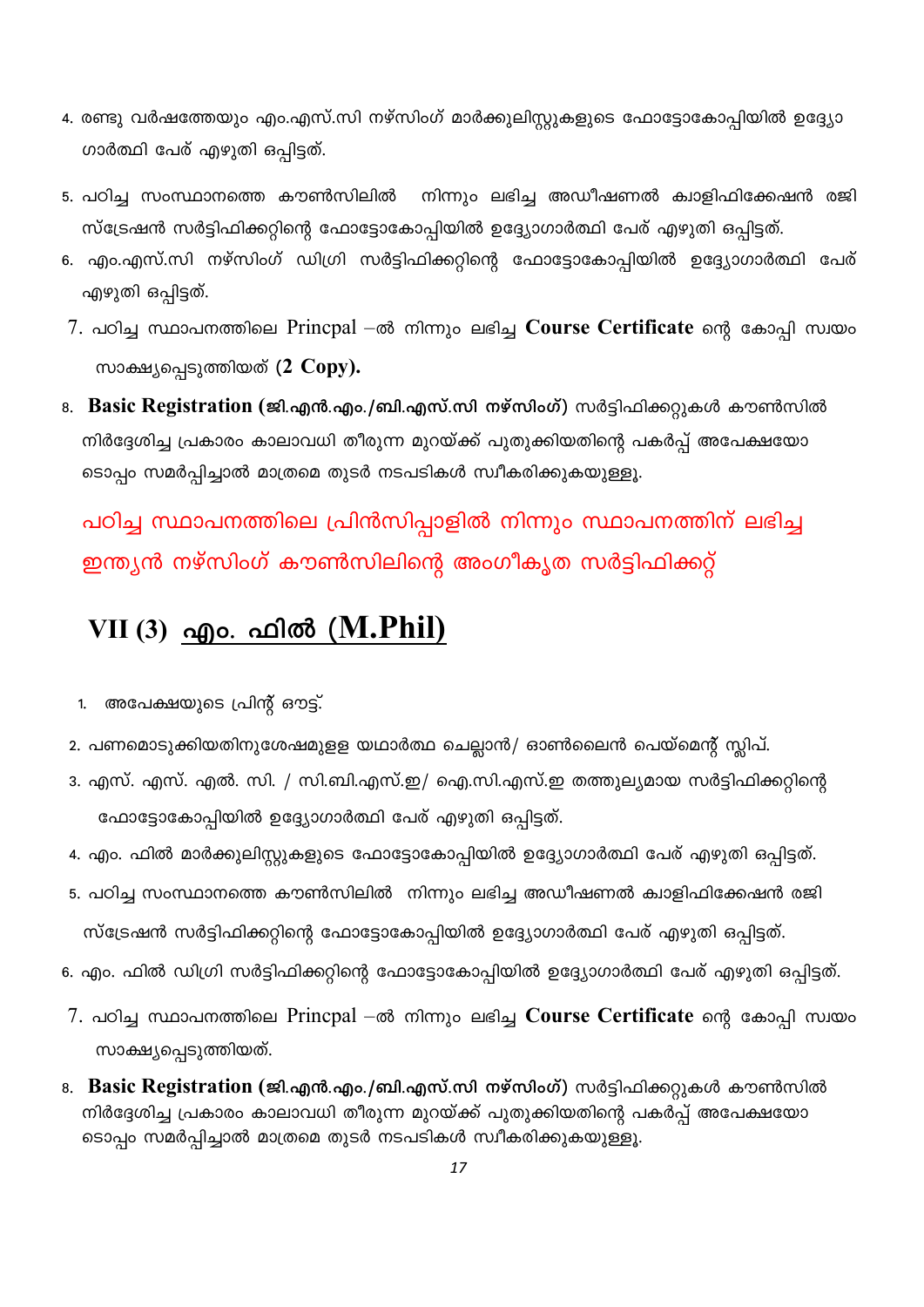9. കേരളാ നഴ്സിംഗ് കൗൺസിൽ അഡീഷണൽ ക്വാളിഫിക്കേഷൻ രജിസ്ട്രേഷൻ സർട്ടിഫിക്ക റ്റിന്റെ (എം.എസ്.സി. നേഴ്സിംഗ്) ഫോട്ടോകോപ്പിയിൽ ഉദ്ദ്യോഗാർത്ഥി പേര് എഴുതി ഒപ്പിട്ടത്.

പഠിച്ച സ്ഥാപനത്തിലെ പ്രിൻസിപ്പാളിൽ നിന്നും സ്ഥാപനത്തിന് ലഭിച്ച ഇന്ത്യൻ നഴ്സിംഗ് കൗൺസിലിന്റെ അംഗീകൃത സർട്ടിഫിക്കറ്റ്

## $VII$  (4). പി.എച്ച്.ഡി ( $PhD$ )

1. അപേക്ഷയുടെ പ്രിന്റ് ഔട്ട്.

- 2. പണമൊടുക്കിയതിനുശേഷമുളള യഥാർത്ഥ ചെല്ലാൻ/ ഓൺലൈൻ പെയ്മെന്റ് സ്ലിപ്.
- 3. എസ്. എസ്. എൽ. സി. / സി.ബി.എസ്.ഇ/ ഐ.സി.എസ്.ഇ തത്തുല്യമായ സർട്ടിഫിക്കറ്റിന്റെ ഫോട്ടോകോപ്പിയിൽ ഉദ്ദ്യോഗാർത്ഥി പേര് എഴുതി ഒപ്പിട്ടത്.
- 4. പഠിച്ച സംസ്ഥാനത്തെ കൗൺസിലിൽ നിന്നും ലഭിച്ച അഡീഷണൽ ക്വാളിഫിക്കേഷൻ രജി സ്ട്രേഷൻ സർട്ടിഫിക്കറ്റിന്റെ ഫോട്ടോകോപ്പിയിൽ ഉദ്ദ്യോഗാർത്ഥി പേര് എഴുതി ഒപ്പിട്ടത്.

5.പി.എച്ച്.ഡി ഡിഗ്രി സർട്ടിഫിക്കറ്റിന്റെ ഫോട്ടോകോപ്പിയിൽ ഉദ്ദ്യോഗാർത്ഥി പേര് എഴുതി ഒപ്പിട്ടത്.

- 6. പഠിച്ച സ്ഥാപനത്തിലെ Princpal  $-\infty$  നിന്നും ലഭിച്ച Course Certificate ന്റെ കോപ്പി സ്വയം സാക്ഷ്യപ്പെടുത്തിയത്.
- 7 Basic Registration (ജി.എൻ.എം./ബി.എസ്.സി നഴ്സിംഗ്) സർട്ടിഫിക്കറ്റുകൾ കൗൺസിൽ നിർദ്ദേശിച്ച പ്രകാരം കാലാവധി തീരുന്ന മുറയ്ക്ക് പുതുക്കിയതിന്റെ പകർപ്പ് അപേക്ഷയോ ടൊപ്പം സമർപ്പിച്ചാൽ മാത്രമെ തുടർ നടപടികൾ സ്വീകരിക്കുകയുള്ളൂ.
- 8. കേരളാ നഴ്സിംഗ് കൗൺസിൽ അഡീഷണൽ ക്വാളിഫിക്കേഷൻ രജിസ്ട്രേഷൻ (എം.എസ്.സി. നേഴ്സിംഗ്) സർട്ടിഫിക്കറ്റിന്റെ ഫോട്ടോകോപ്പിയിൽ ഉദ്ദ്യോഗാർത്ഥി പേര് എഴുതി ഒപ്പിട്ടത്

പഠിച്ച സ്ഥാപനത്തിലെ പ്രിൻസിപ്പാളിൽ നിന്നും സ്ഥാപനത്തിന് ലഭിച്ച ഇന്ത്യൻ നഴ്സിംഗ് കൗൺസിലിന്റെ അംഗീകൃത സർട്ടിഫിക്കറ്റ്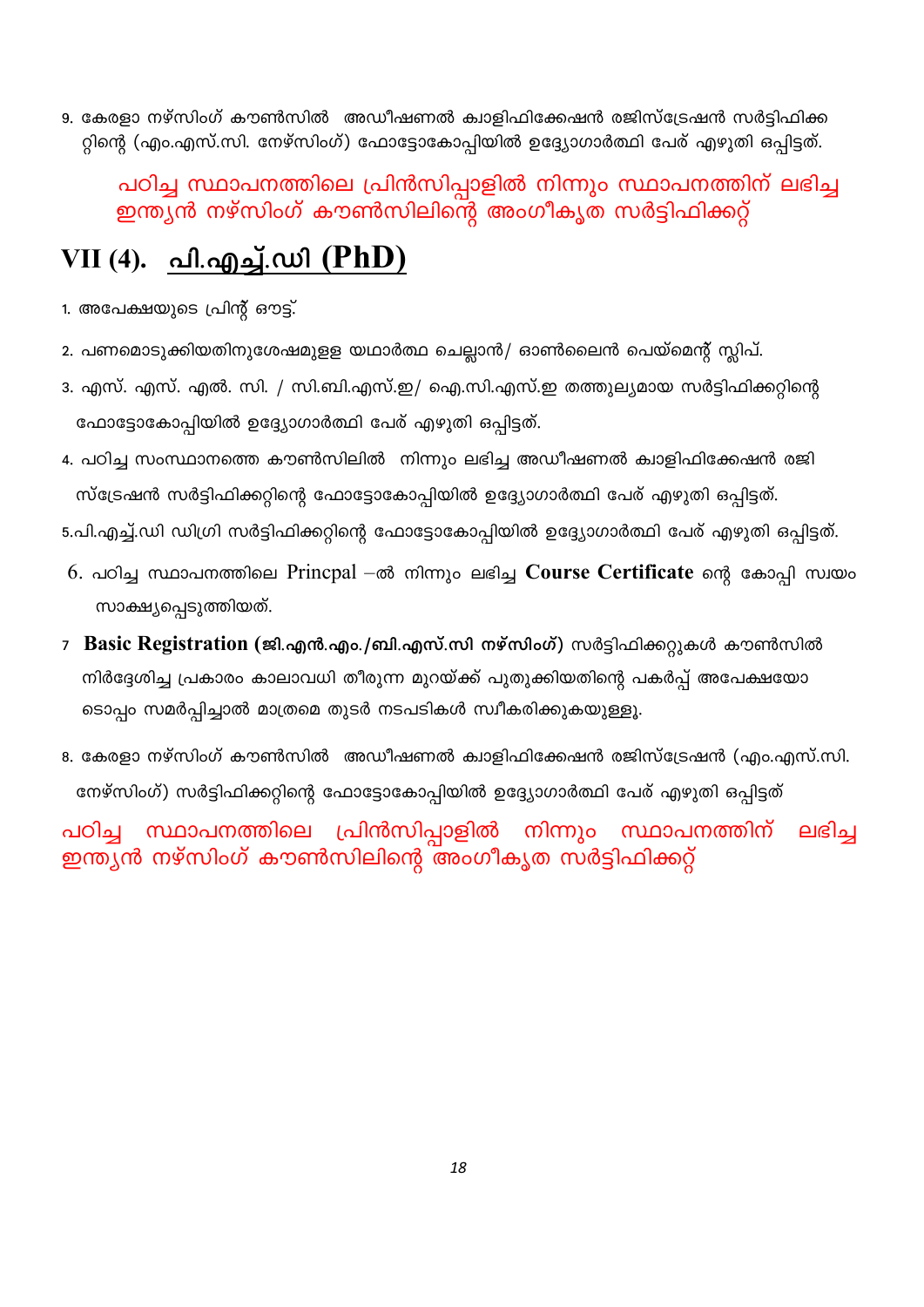# <u>VIII കേരളാ നഴ്സസ്സ് ആന്റ് മിഡ്വൈഫ്സ്</u> കൗൺസിൽ സർട്ടിഫിക്കറ്റ് പുതുക്കൽ

കേരളാ നഴ്സിംഗ് കൗൺസിലിൽ നിന്നും 01–01–1990 മുതൽ 31–12–2012 കാല യളവിൽ  $\overline{\mathrm{ANM}}$ ,  $\overline{\mathrm{GNM}}$ ,  $\overline{\mathrm{B}.\mathrm{Sc}.\mathrm{Nursing}}$  രജിസ്ട്രേഷൻ സർട്ടിഫിക്കറ്റ് കിട്ടിയ അവരുടെ രജിസ്ട്രേ<u>ഷൻ സർട്ടിഫിക്കറ്റ് പുതുക്കണ</u> ഉദ്യോഗാർത്ഥികൾ pam எல்லியிக்கல் (Additional Qualification- Post BSc Nursing, Post Basic Diploma, M.Sc.Nursing, M.Phil Nursing & PhD Nursing வுறைக்கை விது)

പഴയ രജിസ്ട്രേഷൻ സർട്ടിഫിക്കറ്റ് സ്റ്റാമ്പ് ചെയ്തതും പുതു ക്കിയ രജിസ്ട്രേഷൻ സർട്ടിഫിക്കറ്റും ഉദ്ദ്യോഗാർത്ഥിയുടെ മേൽവിലാ സത്തിൽ അയച്ചു തരുന്നതാണ്. ഉദ്ദ്യോഗാർത്ഥികൾ അപേക്ഷയിൽ അവരുടെ പൂർണ്ണമായ മേൽവിലാസം ശരിയായ പിൻകോഡ് സഹിതം രേഖപ്പെടുത്തണം.

- $\boldsymbol{\hat{\mathbf{\hat{x}}}}$  ഓൺലൈൻ രജിസ്ട്രേഷന്റെ പൊതു നിർദ്ദേശം വായിച്ചു അതു പ്രകാരം  $\boldsymbol{\text{Renewal}}$ of Registration എന്ന ലിങ്ക് വഴി അപേക്ഷ സമർപ്പിക്കണം. ഉദ്ദ്യോഗാർത്ഥികൾ പഠിച്ച കോഴ്സ് സെലക്റ്റ് ചെയ്ത ശേഷം അപേക്ഷ സമർപ്പിക്കേണ്ടതാണ്.
- $\boldsymbol{\hat{*}}$  ഇപ്പോൾ രജിസ്ട്രേഷൻ സർട്ടിഫിക്കറ്റ് പുതുക്കുന്നവർക്ക്  $\boldsymbol{\text{Continuing}}$   $\boldsymbol{\text{Nursing}}$ Education  $-\infty$  സംബന്ധിയ്ക്കണമെന്ന വൃവസ്ഥ നിർബന്ധമല്ല.
- $\boldsymbol{\cdot\!}\boldsymbol{\cdot}$  അപേക്ഷയുടെ പ്രിന്റ് ഔട്ട് എടുത്ത് താഴെ പറയുന്ന രേഖകൾ സഹിതം സ്പീഡ് പോസ്പ് ആയി കൗൺസിലിലേക്ക് അയക്കേണ്ടതാണ്.
- 1. അപേക്ഷയുടെ പ്രിന്റ് ഔട്ട്.
- 2. പണമൊടുക്കിയതിനുശേഷമുളള യഥാർത്ഥ ചെല്ലാൻ/ ഓൺലൈൻ പെയ്മെന്റ് സ്ലിപ്.
- 3. കേരള നേഴ്സസ്സ് ആന്റ് മിഡ്വൈവ്സ് കൗൺസിലിൽ നിന്നും ലഭിച്ച ഒറിജിനൽ രജി സ്ട്രേഷൻ സർട്ടിഫിക്കറ്റ്.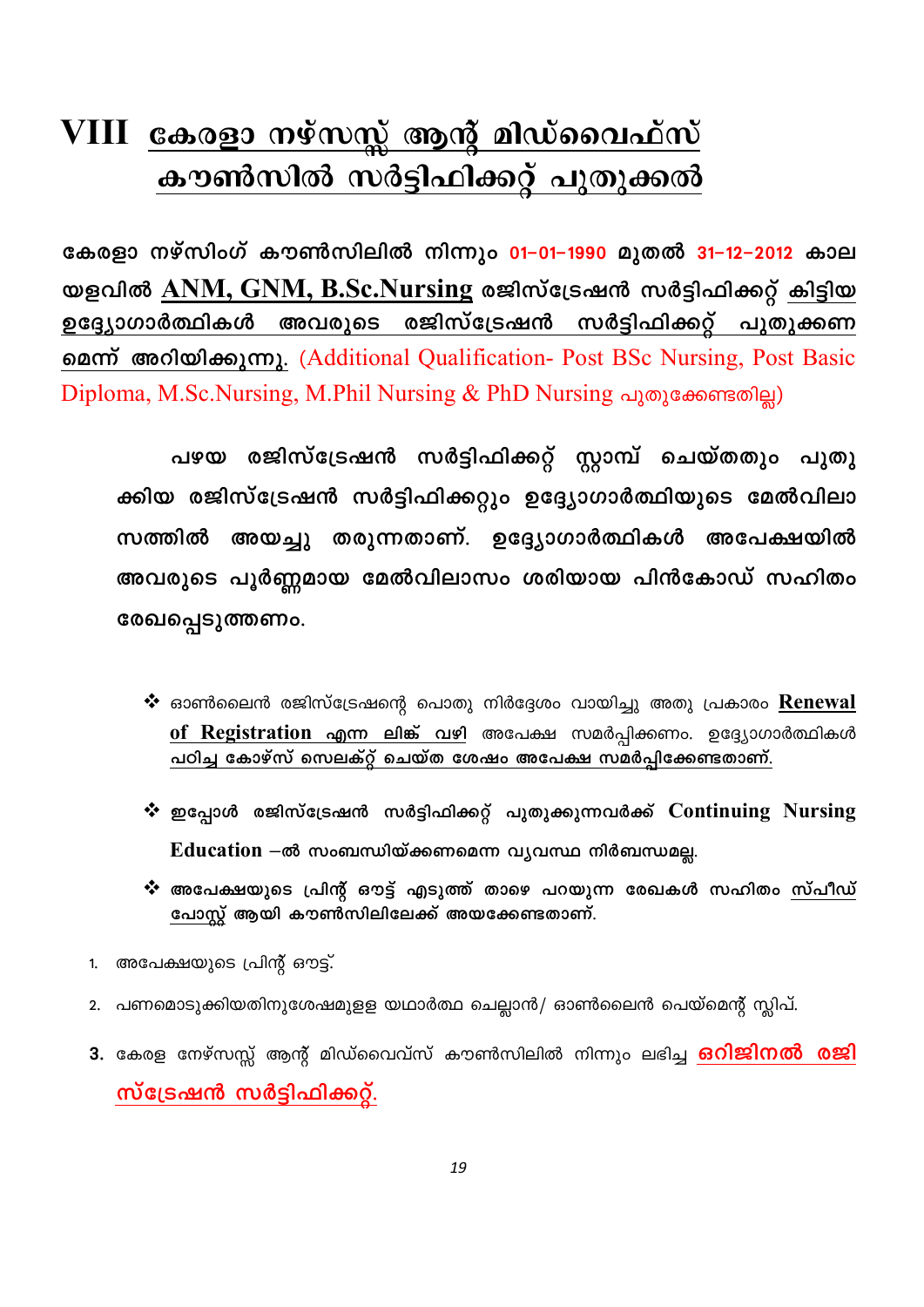$*01$ - $01$ - $1990$  മുതൽ  $31$ - $12$ - $2012$  വരെയുള്ള കേരളാ നഴ്സിംഗ് കൗൺസിൽ രജിസ്ട്രേഷൻ സർട്ടിഫിക്കറ്റ് പുതുക്കിയാൽ മാത്രമേ നഴ്സിംഗ് കൗൺസിലിൽ നിന്നും ലഭിച്ച രജിസ്ട്രേഷൻ സർട്ടിഫിക്കറ്റിന് നിയമസാധൂത ഉണ്ടായിരിക്കുകയുള്ളൂ.

# <u>കേരളാ നഴ്സസ്സ് ആന്റ് മിഡ്വൈഫ്സ് കൗൺസിൽ 2013, 2014,</u> 2015 ലെ രജിസ്ട്രേഷൻ സർട്ടിഫിക്കറ്റ് പുതുക്കൽ

കേരളാ നഴ്സിംഗ് കൗൺസിലിൽ നിന്നും  $2013$  മുതൽ രജിസ്ട്രേഷൻ സർട്ടിഫിക്കറ്റ് ലഭിച്ചവർക്ക് രജിസ്ട്രേഷൻ സർട്ടിഫിക്കറ്റിൽ കാലാവധി രേഖ പ്പെടുത്തിയിട്ടണ്ട്.  $\;$   $\bf ANM, \;GNM, \; B. Sc.Nursing \;$ രജിസ്ട്രേഷൻ സർട്ടിഫി <u>ക്കറ്റ് കിട്ടിയ ഉദ്ദ്യോഗാർത്ഥികൾ അവരുടെ രജിസ്ട്രേഷൻ സർട്ടിഫിക്കറ്റുക</u> ളിൽ രേഖപ്പെടുത്തിയിരിക്കുന്ന കാലാവധി തീരുന്ന മുറക്ക് പുതുക്കണമെന്ന് അറിയിക്കുന്നു.

- $\bm{\cdot}$  ഓൺലൈൻ രജിസ്ട്രേഷന്റെ പൊതു നിർദ്ദേശം വായിച്ചു അതു പ്രകാരം  $\textbf{Renewal}$ of Registration എന്ന ലിങ്ക് വഴി അപേക്ഷ സമർപ്പിക്കണം. ഉദ്ദ്യോഗാർത്ഥികൾ പഠിച്ച കോഴ്സ് സെലക്റ്റ് ചെയ്ത ശേഷം അപേക്ഷ സമർപ്പിണ്ടേതാണ്.
- $\div$  2013, 2014, 2015 ലെ രജിസ്ട്രേഷൻ സർട്ടിഫിക്കറ്റ് പുതുക്കുന്നവർ  $\text{Continuing}$  $Nursing Education -<sub>o</sub>$ ൽ സംബന്ധിച്ച സർട്ടിഫിക്കറ്റുകളുടെ കോപ്പി കൗൺസിലി ലേക്ക് അയക്കണം.
- ❖ അപേക്ഷയുടെ പ്രിന്റ് ഔട്ട് എടുത്ത് താഴെ പറയുന്ന രേഖകൾ സഹിതം <u>സ്പീഡ്</u> പോസ്റ്റ് ആയി കൗൺസിലിലേക്ക് അയക്കേണ്ടതാണ്.
- 1. അപേക്ഷയുടെ പ്രിന്റ് ഔട്ട്.
- 2. പണമൊടുക്കിയതിനുശേഷമുളള യഥാർത്ഥ ചെല്ലാൻ/ ഓൺലൈൻ പെയ്മെന്റ് സ്ലിപ്.
- 3. കേരള നഴ്സിംഗ് കൗൺസിൽ ഒറിജിനൽ രജിസ്ട്രേഷൻ സർട്ടിഫിക്കറ്റ്.
- 4. Continuing Nursing Education –ൽ സംബന്ധിച്ച സർട്ടിഫിക്കറ്റുകളുടെ കോപ്പി.